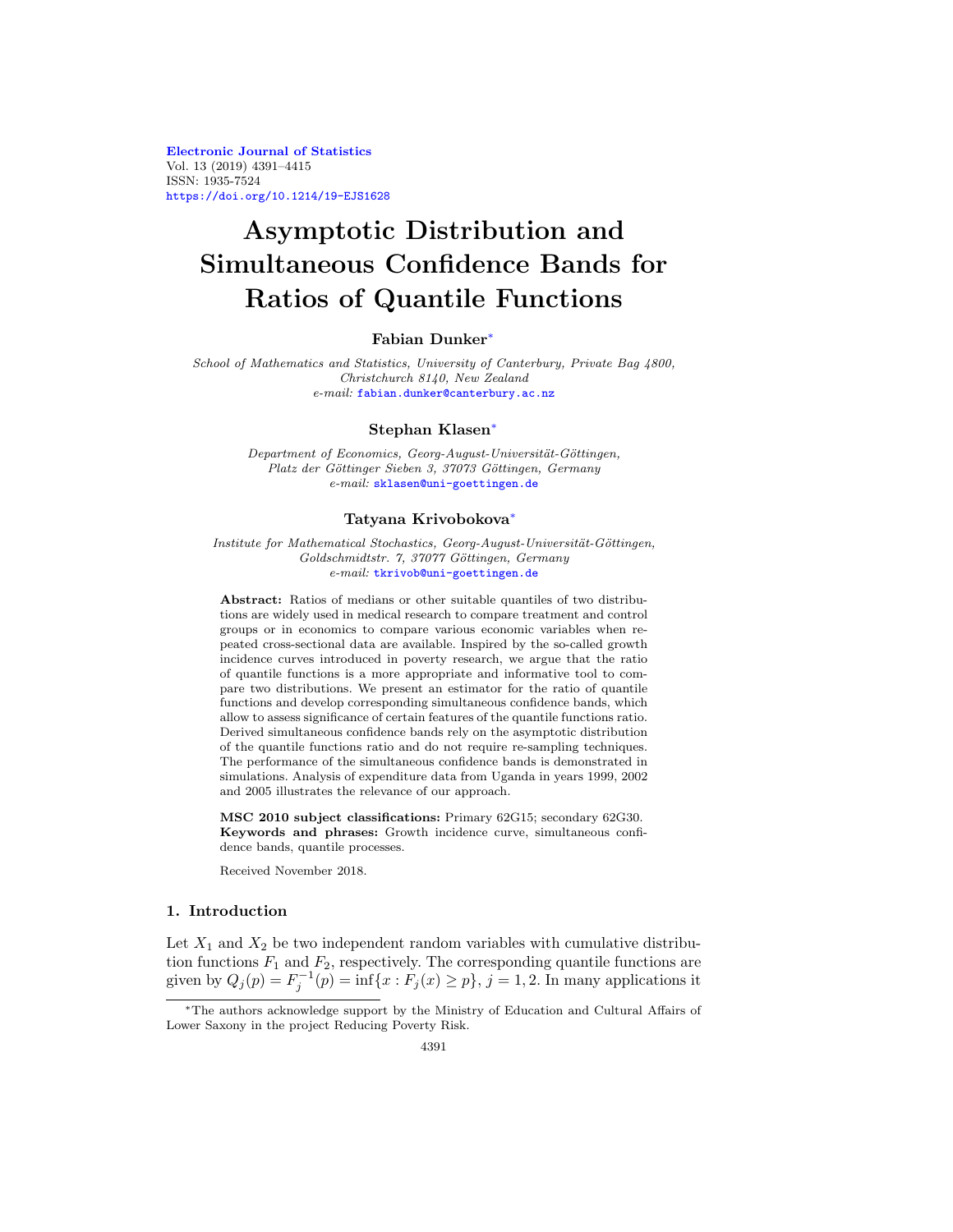is of interest to compare quantiles of two random variables at a given  $p \in (0,1)$ , which can be done by considering

$$
g(p) = \frac{Q_2(p)}{Q_1(p)}.
$$

For example, if  $X_1$  is income in some population at time  $t_1$  and  $X_2$  is income at time  $t_2 > t_1$ , then  $g(p)$  reports the proportion by which the *p*-quantile of income changed from  $t_1$  to  $t_2$ , with  $g(p) > 1$  indicating income growth. In medical research one can compare quantiles of some measures obtained in treatment and control groups and then  $g(p)$  shows the effect of the treatment on the p-quantile. The random variables  $X_1, X_2$  do not need to be continuous for the evaluation of quantile ratios. However, we will assume continuity when we analyze asymptotic distributions.

It is quite common in the literature to consider the quantile treatment effect as the absolute difference between the two quantiles  $Q_2(p) - Q_1(p)$ , which contains important information for many applications. If, however, the observed quantity experiences exponential growth rather than linear growth between the treatment groups or from one period to the next, the absolute difference between the quantiles will give a wrong impression about the treatment effect. Examples for exponential growth in this context are growth of cancers, income, or expenditures. In these applications the ratio of quantiles is an important and popular analytic tool to understand the properties of the growth process.

In some applications  $g(p)$  is either considered and interpreted at a fixed  $p \in$  $(0, 1)$  or the curve  $g(p), p \in (0, 1)$  is reduced to some number. For example, Cheng and Wu [\(2010](#page-22-0)) as well as Wu [\(2010](#page-24-0)) studied the effect of cancer treatment measured by the ratio of the cancer volumes in the treatment and the control group, the so-called  $T/C$ -ratio. The  $T/C$ -ratio can be formed for the mean cancer volume or for a certain quantile of the volume in the treatment and the control group, but typically is not considered as a function of p. Dominici et al. [\(2005](#page-23-0)) and Dominici and Zeger [\(2005\)](#page-23-1) used the whole curve  $g(p)$ ,  $p \in (0, 1)$  but only to calculate the mean difference

$$
\Delta = \mathbb{E}(X_1) - \mathbb{E}(X_2) = \int_0^1 Q_1(p) - Q_2(p) dp = \int_0^1 Q_1(p)[1 - g(p)] dp
$$

which is known as the average treatment effect (ATE). To obtain  $\Delta$ ,  $\log(q(p))$ is estimated by a smooth function. This approach has been applied to estimate the difference in medical expenditures between persons suffering from diseases attributable to smoking and persons without these diseases.

However, it provides clearly more information to view  $g(p)$  as a function of p. For example, considering the  $T/C$  ratio for all quantiles could identify individuals that benefit most and individuals that benefit little from treatment. To the best of our knowledge, considering  $g(p)$  as a function of p has been done only in the poverty research context. In particular, Ravallion and Chen [\(2003\)](#page-24-1) used the curve

$$
G(p) = \left(\frac{Q_2(p)}{Q_1(p)}\right)^m - 1 = [g(p)]^m - 1, \ \ p \in (0,1), \ \ m = \frac{1}{t_2 - t_1} \in (0,1]
$$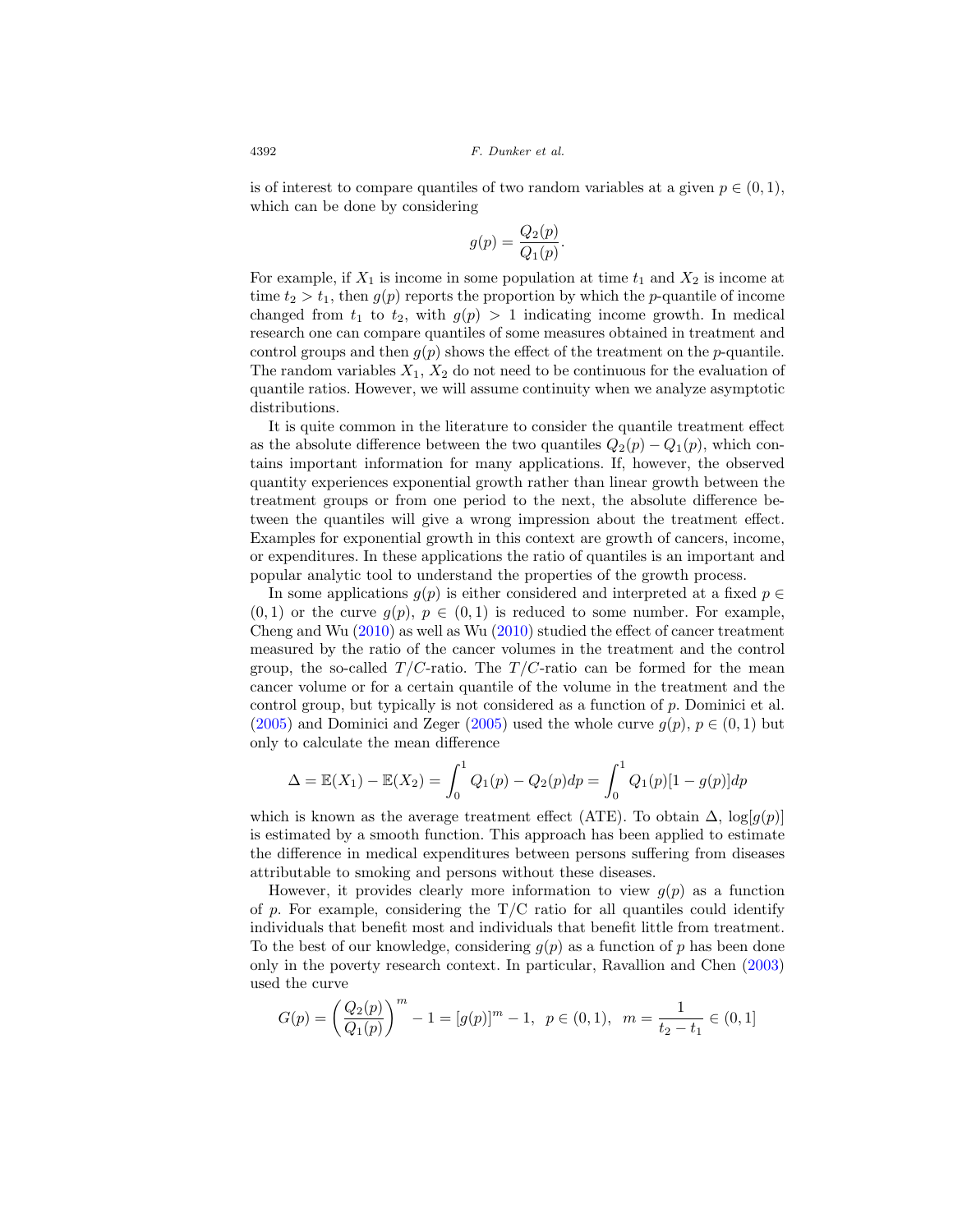for the analysis of income distributions in developing countries at times  $t_1 < t_2$ and called  $G(p)$  the growth incidence curve (GIC). Poverty reduction can be understood as increasing the incomes of the poor. In this sense poverty is reduced from period  $t_1$  to  $t_2$ , if  $G(p)$  takes positive values for all small quantiles up to the quantile where the poverty line was located in the first period. Such growth that increases the incomes of poor quantiles has been called "weak absolute" pro-poor growth, i.e. growth that is accompanied by absolute poverty reduction without making any statement about the distributional pattern of growth, see Klasen [\(2008](#page-24-2)). On the other hand, if  $G(p)$  has a negative slope, growth was pro-poor in the relative sense, i.e. the poor benefited (proportionately) more from growth than the non-poor. This means that such growth episodes led to a decrease in inequality and relative poverty. For a detailed discussion of different notions of pro-poor growth we refer to Ravallion [\(2004\)](#page-24-3) and Klasen [\(2008\)](#page-24-2). Growth incidence curves were also applied to non-income data in Grosse et al. [\(2008\)](#page-23-2).

Hence, considering the whole curves  $g(p)$  or  $G(p)$ ,  $p \in (0,1)$  provides more informative comparison of two distributions and can be applied not only in the poverty research context. The goal of this work is to derive the asymptotic distribution of an estimator of  $g(p)$  and build simultaneous confidence bands for  $g(p)$ . Estimation and inference for  $G(p)$  is then straightforward.

Dominici et al. [\(2005](#page-23-0)) propose an estimator for  $log(g(p))$  using smoothing splines. Venturini et al. [\(2015\)](#page-24-4) extend the work by Dominici et al. [\(2005](#page-23-0)), employing a Bayesian approach to get a smooth estimator of  $h[q(p)]$ , for some known monotone differentiable function  $h$ . A much simpler approach, which we pursue, would be to replace the unknown  $Q_j(p)$  in  $g(p)$  by some estimator  $Q_i(p), i = 1, 2$  to get  $\hat{q}(p)$ . There are several quantile estimators available (see e.g. Harrell and Davis, [1982;](#page-23-3) Kaigh and Lachenbruch, [1982;](#page-23-4) Cheng, [1995a](#page-22-1)[,b\)](#page-22-2). In this work we employ the classical empirical quantile function.

Simultaneous inference about the curve  $g(p), p \in (0, 1)$  is crucial in applications, but has not been considered so far, to the best of our knowledge. Dominici et al. [\(2005\)](#page-23-0) rather focused on estimation of the average treatment effect with the help of  $\log[q(p)]$  and do not discuss inference about  $q(p)$ . Cheng and Wu [\(2010\)](#page-22-0) consider estimation of  $g(p)$  at a given  $p \in (0,1)$  and build a confidence interval for  $g(p)$  using asymptotic normality arguments and several estimators for the variance of  $\hat{q}(p)$ . The Worldbank Poverty Analysis Toolkit (can be found at http://go.worldbank.org/YF9PVNXJY0) provides also only point-wise confidence intervals for growth incidence curves, similar in spirit to that of Cheng and Wu [\(2010\)](#page-22-0). More specifically, the confidence statement in this toolkit is constructed for a discretization of  $(0,1)$  by  $0 < p_1 < p_2 < \ldots < p_k < 1$ . For every  $p_i, i = 1, \ldots, k$  expectation and variance for some estimator  $G(p_i)$  of  $G(p_i)$  are estimated with a bootstrap. Critical values  $c_i$  and  $\overline{c}_i$  are then taken from the corresponding t-distribution for some level  $\alpha$ . This implicitly assumes that  $\hat{G}(p_i)$ is asymptotically normal. The resulting confidence statement has the form

$$
\mathbb{P}\{\underline{c}_i \le G(p_i) \le \overline{c}_i\} = 1 - \alpha, \text{ for each } i = 1, 2, \dots, k,
$$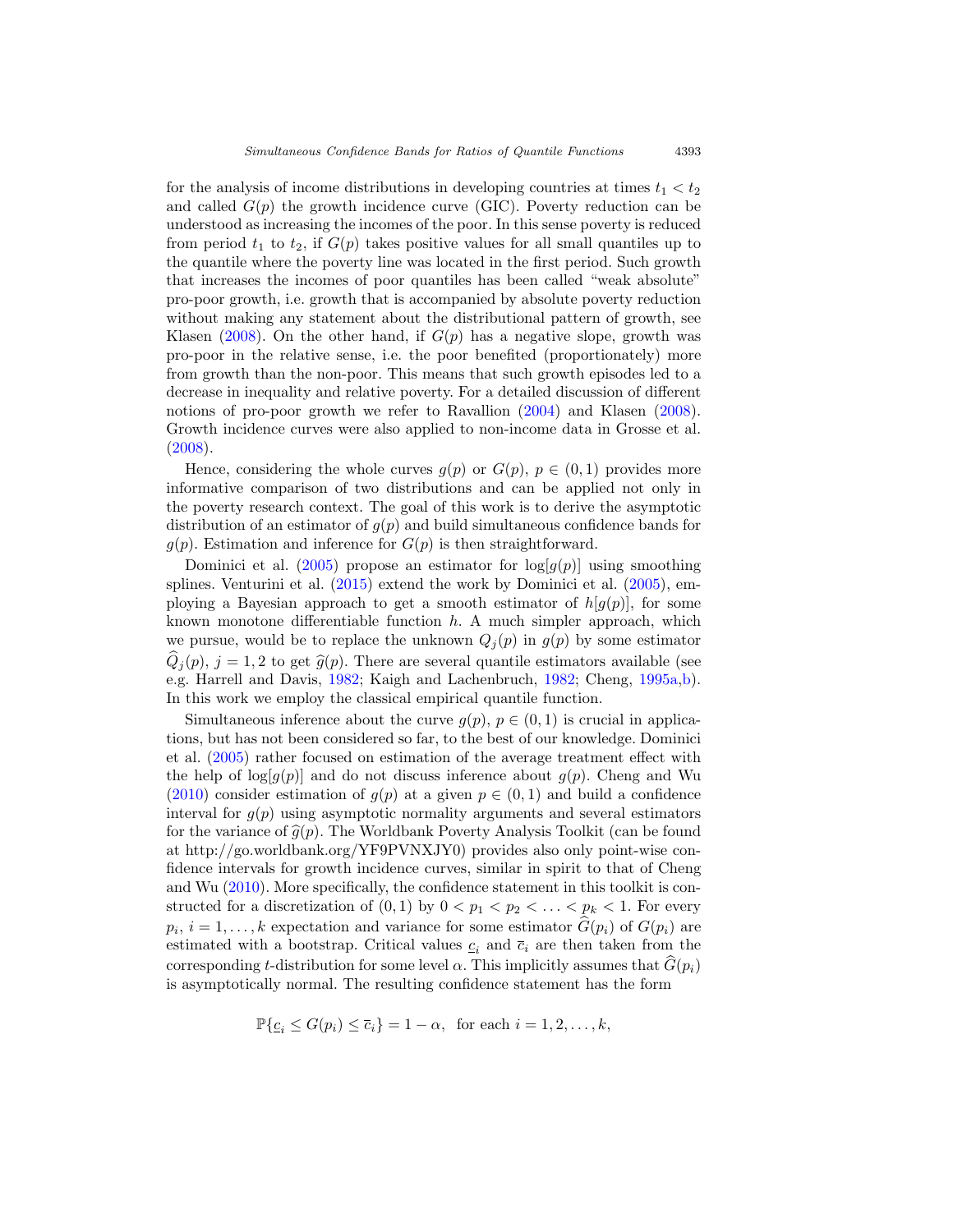where  $\alpha \in (0,1)$  is some pre-specified confidence level. Obviously, these confidence intervals provide inference only at a given  $p_i$ . For example, if we would like to test significance of the poverty reduction (or treatment effect) at the median, it is enough to build a point-wise confidence interval for  $G(0.5) = [g(0.5)]^m - 1$ (or for  $q(0.5)$ ) and check if it includes zero (or one).

However, if pro-poorness of growth is tested, a confidence statement about  $G(p)$  for all p below the poverty line is needed. More precisely, growth is propoor in the weak absolute sense if  $G(p) > 0$  for all  $p \in (0, p_{pov}]$ , where  $p_{pov}$  is the quantile of the poverty line in the year  $t_1$ . Hence, simultaneous confidence bands should be considered. The goal is to find  $c(p)$  and  $\overline{c}(p)$  such that

$$
\mathbb{P}\left\{\underline{c}(p) \le G(p) \le \overline{c}(p) \text{ for all } p \in (0,1)\right\} = 1 - \alpha.
$$

The difference to the point-wise intervals is that  $c(p) \leq G(p) \leq \overline{c}(p)$  holds not only separately for every p, but simultaneously for all  $p \in (0, 1)$ .

The problem is connected to simultaneous inference for nonparametric quantile treatment effects of the log-transformed observations as in Doksum [\(1974\)](#page-23-5) and Qu and Yoon [\(2015\)](#page-24-5). However, our method follows a different strategy and is computationally simpler than Qu and Yoon [\(2015](#page-24-5)). We explain the connection in Section [2.1.](#page-4-0)

In the quantile treatment effect literature often additional covariates are introduced and quantiles are estimated conditional on these covariates. If the covariates are assumed to be constant, confidence bands for these models can be modified to confidence bands for our setting. In contrast to our approach, the methods for quantile treatment effects rely on smoothing and on simulations of Gaussian processes, or resampling.

We propose in this paper a construction for simultaneous confidence bands for  $q(p)$  or  $G(p)$  that is computationally simple and fast and that does not need resampling or simulations of a Gaussian process. Our construction is motivated by an analysis of the asymptotic distribution of the function  $\hat{q}(p)$ . This involves the theory of empirical processes which goes back to Glivenko [\(1933](#page-23-6)), Cantelli  $(1933)$  $(1933)$ , Donsker  $(1952)$ , and Komlós et al.  $(1975)$ . Our analysis builds on results for empirical quantile processes and its simultaneous confidence bands devel-oped in Csörgő and Révész [\(1978](#page-23-8)), Csörgő and Révész [\(1984\)](#page-23-9), Csörgő [\(1983\)](#page-23-10), and Einmahl and Mason [\(1988\)](#page-23-11). The main benefits of this approach are its computational simplicity, that it is easy to implement, and that it provides reliable results.

The paper is organized as follows. In Section [2](#page-4-1) we introduce a simple sample counterpart estimator and analyse its asymptotic distribution. This estimator is also used by the World Bank Toolkit. The results about the asymptotic distribution motivates two constructions for asymptotic simultaneous confidence bands presented in Section [3.](#page-9-0) Section [4](#page-12-0) evaluates the small sample properties of our confidence bands by Monte Carlo simulations. Expenditure data from Uganda are analysed with our confidence bands in Section [5](#page-14-0) before we conclude in Section [7.](#page-17-0)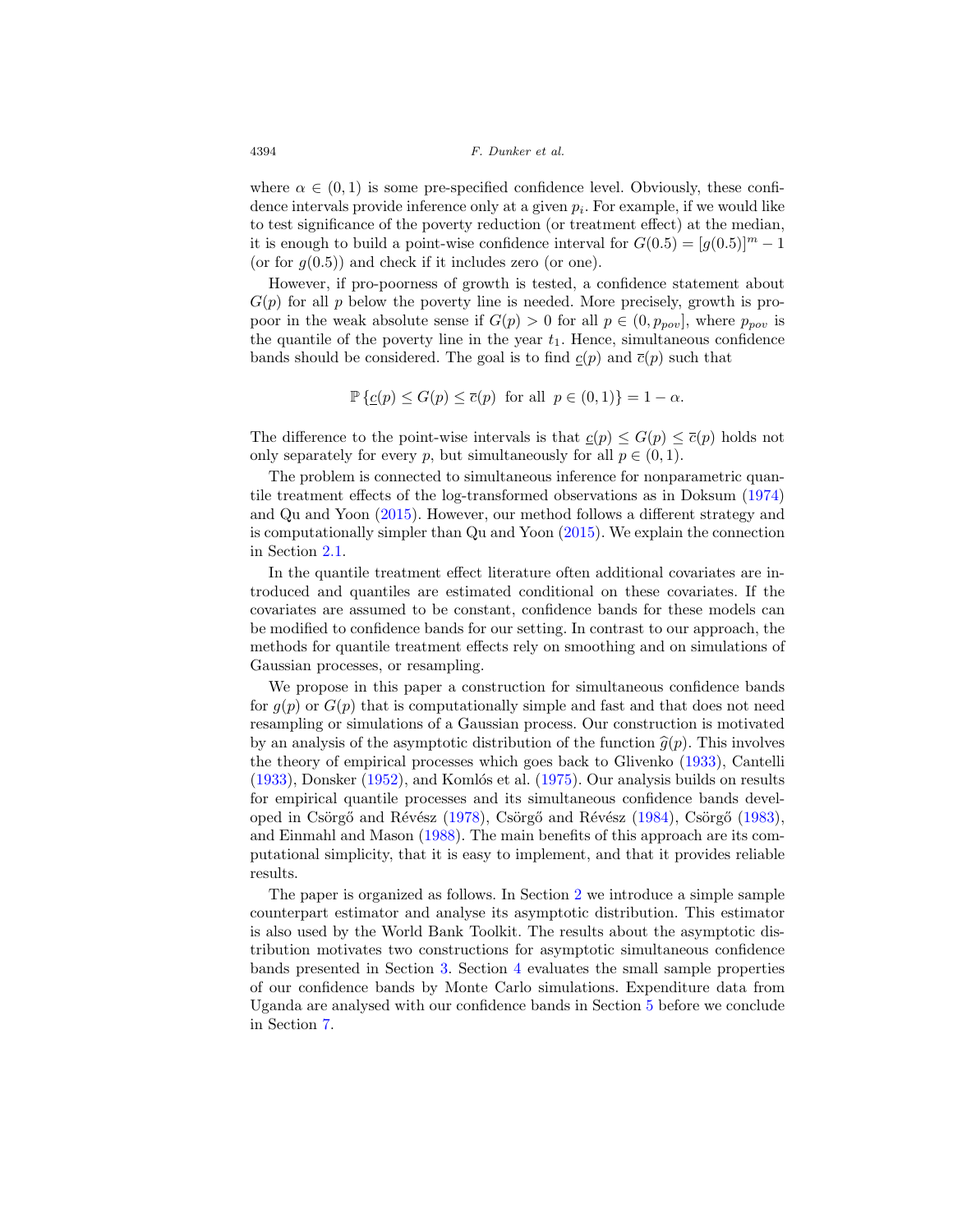#### <span id="page-4-1"></span>**2. Estimation and asymptotic distribution**

Throughout this section we assume that we have the following i.i.d. samples  $X_{1,1}, X_{1,2} \ldots X_{1,n_1}$  for  $X_1$  and  $X_{2,1}, X_{2,2} \ldots X_{2,n_2}$  for  $X_2$ . Furthermore, we assume that the samples are stochastically independent of each other. This assumption is justified if the data are collected in two independent groups (e.g. treatment and control) or in repeated cross-sections. Note that there is a related concept of non-anonymous growth incidence curves proposed for panel data in Grimm [\(2007](#page-23-12)) and Bourguignon [\(2011\)](#page-22-4). Non-anonymous growth incidence curves are built based on two dependent samples and are not treated in this work.

## <span id="page-4-0"></span>*2.1. Quantile ratio estimator*

We start by presenting a simple sample estimator for  $g(p)$  and  $G(p)$ . For  $j = 1, 2$ we denote the k-th order statistic of the sample  $X_{j,1}, X_{j,2} \ldots X_{j,n_j}$  by  $X_{j,(k)}$ . The sample quantile function is the inverse of the right continuous empirical distribution function, which is known to be

$$
\widehat{Q}_j(p) = \widehat{F}_j^{-1}(p) = X_{j,(k)}, \text{ for } \frac{k-1}{n_j} < p \le \frac{k}{n_j}, \ k = 1, 2, \dots, n_j, \ j = 1, 2. \tag{1}
$$

We now define estimators of  $g(p)$  and  $G(p)$  as

<span id="page-4-2"></span>
$$
\widehat{g}(p) = \frac{\widehat{Q}_2(p)}{\widehat{Q}_1(p)} \quad \text{and} \quad \widehat{G}(p) = [\widehat{g}(p)]^m - 1, \quad m \in (0, 1]. \tag{2}
$$

It is well-known that the quantile function and its empirical version are equivariant under strictly monotone transformations. Let us denote by  $\mathcal{F}_i$  and  $\mathcal{Q}_j = \mathcal{F}_j^{-1}$  the cumulative distribution and quantile functions of  $\mathcal{X}_j = \log(X_j)$ ,  $j = 1, 2$ , respectively. Also, let  $\mathcal{Q}_j$  be the empirical quantile function of the log-transformed sample  $\mathcal{X}_{j,i} = \log(X_{j,i}), i = 1,\ldots,n_j, j = 1,2.$  Then,  $\mathcal{Q}_j$  $log(Q_j)$ , as well as  $\mathcal{Q}_j = log(\mathcal{Q}_j)$ ,  $j = 1, 2$ . Consequently,

$$
\log (g(p)) = \mathcal{Q}_2(p) - \mathcal{Q}_1(p), \qquad \log (\widehat{g}(p)) = \widehat{\mathcal{Q}}_2(p) - \widehat{\mathcal{Q}}_1(p)
$$
  

$$
\log (G(p) + 1) = m(\mathcal{Q}_2(p) - \mathcal{Q}_1(p)), \quad \log (\widehat{G}(p) + 1) = m(\widehat{\mathcal{Q}}_2(p) - \widehat{\mathcal{Q}}_1(p)).
$$
  
(3)

Hence, a simultaneous confidence band for  $g(p)$  can be obtained observing that

$$
\mathbb{P}\{\underline{c}(p) \le g(p) \le \overline{c}(p), \forall p \in (0,1)\} \n= \mathbb{P}\left\{\log[\underline{c}(p)] \le \mathcal{Q}_2(p) - \mathcal{Q}_1(p) \le \log[\overline{c}(p)], \forall p \in (0,1)\right\}.
$$

Note that the difference of two quantile functions  $\Delta(p) = Q_2(p) - Q_1(p)$  is known as quantile treatment effect (QTE), sometimes also named the percentile-specific

<span id="page-4-3"></span>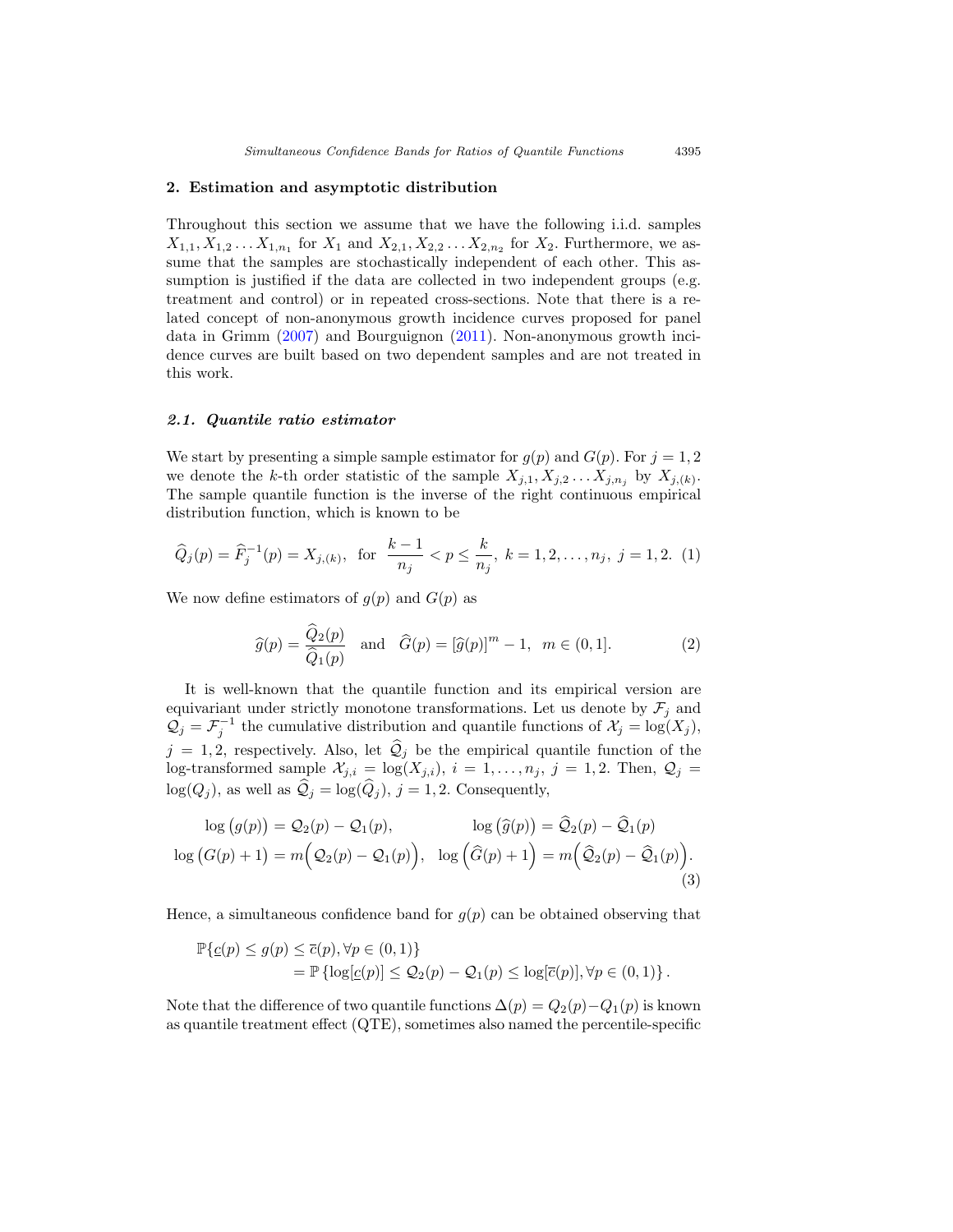effect between two populations, see Dominici et al. [\(2006\)](#page-23-13). A construction of uniform confidence bands for the QTE in a more complex setting has been proposed by (Qu and Yoon, [2015\)](#page-24-5). The problem can also be understood in terms of quantile regression with a binary treatment indicator as covariate, see Koenker [\(2005](#page-24-7)) or Koenker and Machado [\(1999\)](#page-24-8).

# <span id="page-5-3"></span>*2.2. Point-wise asymptotic distribution*

We first characterize the asymptotic distribution of  $\widehat{G}(p)$  at a fixed  $p \in (0,1)$ . The following assumption usually holds for data on income, expenditure, or cancer volume, etc. It is a rather weak assumption on the observations which is necessary to determine the variance of the empirical quantile function.

<span id="page-5-0"></span>**Assumption 1.** Two independent random variables  $X_1 > 0$  a.s. and  $X_2 >$ 0 a.s. with finite second moments and cumulative distribution functions  $F_1$  and  $F_2$  are given together with random samples  $X_{j,1}, X_{j,2},...,X_{j,n_j}$ ,  $j = 1,2$ . The log-transformed  $\mathcal{X}_j = \log(X_j)$  has the cumulative distribution function  $\mathcal{F}_j$  and density  $f_j = \mathcal{F}_j'$ ,  $j = 1, 2$ . The corresponding quantile function  $\mathcal{Q}_j(p) = \mathcal{F}_j^{-1}(p)$ has the quantile density  $q_j(p) = \mathcal{Q}'_j(p) = 1/f_j(\mathcal{Q}_j(p)), p \in (0,1), j = 1,2.$ 

<span id="page-5-1"></span>**Theorem [1](#page-5-0).** Let Assumption 1 hold and  $p \in (0,1)$  be fixed. Moreover, assume  $\mathcal{F}_1$  and  $\mathcal{F}_2$  are continuously differentiable at some  $x_1$  and  $x_2$ , respectively, such that  $\mathcal{F}_1(x_1) = \mathcal{F}_2(x_2) = p$  and  $f_1(x_1) > 0$ ,  $f_2(x_2) > 0$ .

(i) For  $\min\{n_1, n_2\} \to \infty$  the estimator  $\widehat{G}(p) + 1 = [\widehat{g}(p)]^m$  is asymptotically log-normal with the parameters  $\mu(p) = m \log[q(p)]$  and

$$
\sigma(p) = \sqrt{m^2 p(1-p) \left( \frac{[q_1(p)]^2}{n_1} + \frac{[q_2(p)]^2}{n_2} \right)}.
$$

(ii) If in addition  $\mathcal{F}_1$  and  $\mathcal{F}_2$  are continuously differentiable at some  $\tilde{x}_1$  and  $\tilde{x}_2$ , respectively, such that  $\mathcal{F}_1(\tilde{x}_1) = \mathcal{F}_2(\tilde{x}_2) = \tilde{p}$ , for some  $0 < p \leq$  $\tilde{p}$  < 1, and  $f_1(\tilde{x}_1) > 0$ ,  $f_2(\tilde{x}_2) > 0$ , then the asymptotic distribution of  $(\widehat{G}(p) + 1, \widehat{G}(\widetilde{p}) + 1)$  is bivariate log-normal with the parameters  $\mu(p)$ ,  $\mu(\tilde{p}), \sigma^2(p), \sigma^2(\tilde{p}),$  and

$$
\sigma^2(p,\tilde{p}) = m^2 p(1-\tilde{p}) \left( \frac{q_1(p)q_1(\tilde{p})}{n_1} + \frac{q_2(p)q_2(\tilde{p})}{n_2} \right).
$$

<span id="page-5-2"></span>**Corollary 1.** Under the assumptions of Theorem [1](#page-5-1) we have asymptotic normality for  $G(p)+1=[\widehat{g}(p)]^m$  in the sense that

$$
\frac{\widehat{G}(p) + 1 - [g(p)]^m}{[g(p)]^m \sigma(p)} \xrightarrow{\mathcal{D}} \mathcal{N}(0, 1)
$$

converges in distribution to a standard normal random variable for any fixed  $p \in (0, 1)$  when  $\min\{n_1, n_2\} \to \infty$ .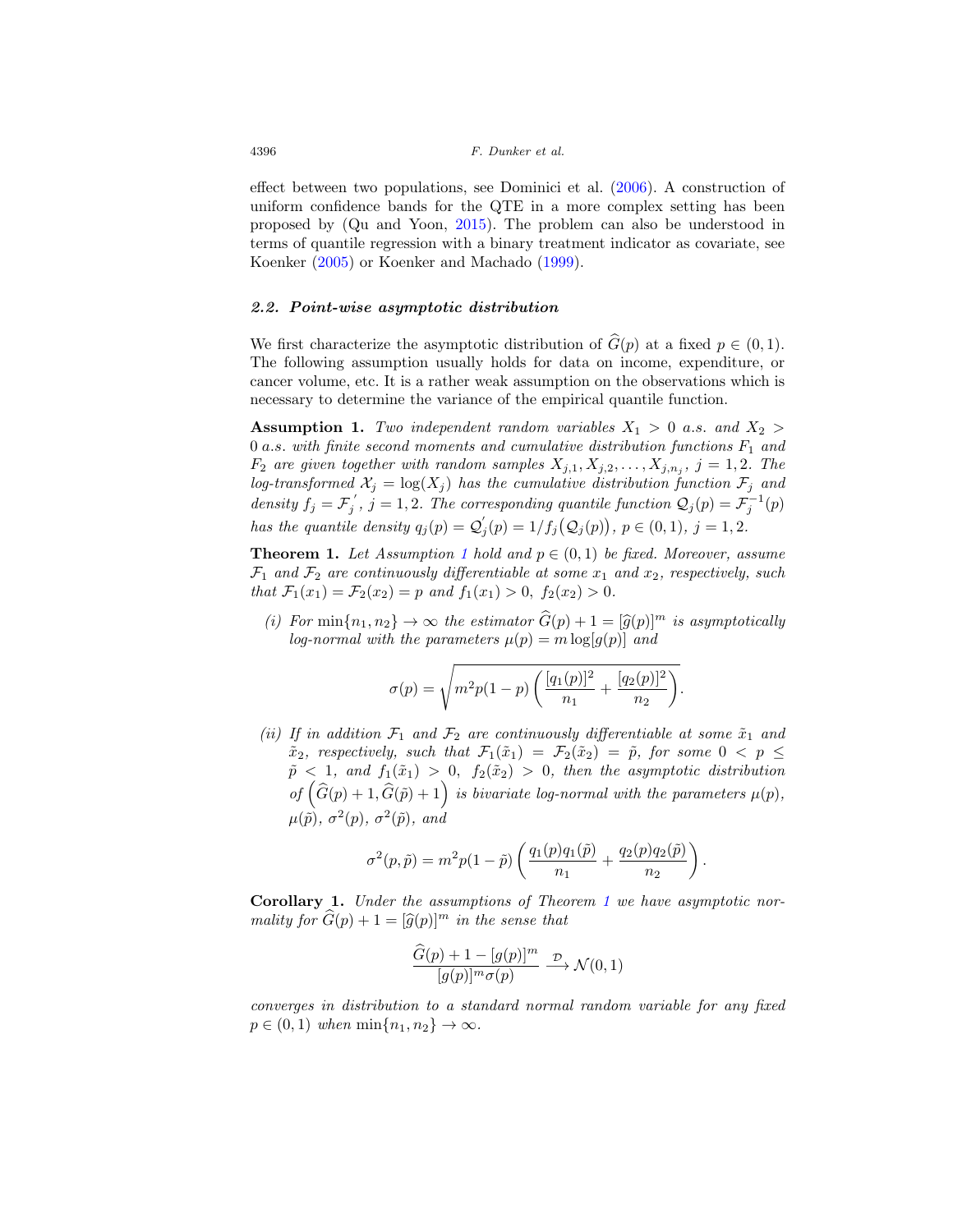The World Bank Toolkit and Cheng and Wu [\(2010](#page-22-0)) implicitly employ the asymptotic normality of  $\hat{G}(p)$  and  $\hat{g}(p)$  to build point-wise confidence intervals, but use different variance estimators, based either on bootstrap or on certain approximations. To the best of our knowledge, the result of Corollary [1](#page-5-2) is new. Note also that  $\sigma(p)$  depends on unknown  $q_j(p)$ ,  $j = 1, 2$ , which have to be consistently estimated in practice.

Theorem [1](#page-5-1) and Corollary [1](#page-5-2) provide two different ways for deriving point-wise confidence statements about  $G(p)$  (or about  $g(p)$  by setting  $m = 1$ ). We can approximate the distribution of  $\widehat{G}(p)+1=[\widehat{g}(p)]^m$  for a fixed  $p\in(0,1)$  either by a log-normal or by a normal distribution. However, the log-normal approximation is preferable for positive random variables. Indeed,  $X_i > 0$  a.s.,  $j = 1, 2$ implies  $g(p) \in [0, \infty)$  for all  $p \in (0, 1)$ . Hence, a normal approximation of the distribution of  $\widehat{G}(p)+1=[\widehat{g}(p)]^m$  puts probability mass outside of  $[0,\infty)$ . This can cause confidence intervals to take impossible values, in particular in small samples, and affect the actual coverage of the band. Taking a log-normal approximation helps to avoid this. We use the log-normal approximation implicitly in our constructions of simultaneous confidence bands in Section [3.](#page-9-0)

# *2.3. Approximation by Brownian bridges*

In the previous Section [2.2](#page-5-3) derivation of the confidence statements about  $G(p)$ or  $g(p)$  at one or at a finite number of points reduces to finding the limiting distribution of  $\mathcal{Q}_2(p) - \mathcal{Q}_1(p)$  at a fixed  $p \in (0, 1)$ . To obtain confidence statements about  $G(p)$  or  $g(p)$  that hold for all  $p \in (0,1)$  simultaneously, we need to find the limiting distribution of  $\hat{Q}_2(p) - \hat{Q}_1(p)$ , which is treated as a stochastic process indexed in  $p \in (0, 1)$ .

Let us define the following stochastic process

$$
D_{n_1,n_2}(p;s) = \sqrt{\frac{n_1 n_2}{n_1 + s^2 n_2}} \left( s \frac{\widehat{Q}_1(p) - Q_1(p)}{q_1(p)} - \frac{\widehat{Q}_2(p) - Q_2(p)}{q_2(p)} \right), \ \ p \in (0,1),
$$

where  $s > 0$  is a fixed scaling parameter independent of  $n_1$ ,  $n_2$  needed later for technical reasons. For the analysis of this process we need the following set of assumptions on  $X_1$  and  $X_2$ .

<span id="page-6-0"></span>**Assumption 2.** The distribution functions  $\mathcal{F}_j$  of the log-transformed  $\mathcal{X}_j$  =  $log(X_j)$ ,  $j = 1, 2$  are twice differentiable on  $(a, b)$ , where  $a = sup\{x : \mathcal{F}_j(x) = 0\}$ ,  $b = \inf\{x : \mathcal{F}_j(x) = 1\}, -\infty \le a < b \le \infty \text{ and } f_j > 0 \text{ on } (a, b)$ . In addition, there exists some  $0 < \gamma < \infty$  such that

<span id="page-6-2"></span>
$$
\sup_{x \in (a,b)} \mathcal{F}_j(x)[1 - \mathcal{F}_j(x)] \left| \frac{f_j'(x)}{[f_j(x)]^2} \right| \le \gamma, \quad j = 1, 2. \tag{4}
$$

<span id="page-6-1"></span>**Assumption 3.** For  $A_j = \limsup_{x \searrow a} f_j(x) \leq \infty$  and  $B_j = \limsup_{x \nearrow b} f_j(x) \leq$  $\infty$ , j = 1,2 one of the following conditions hold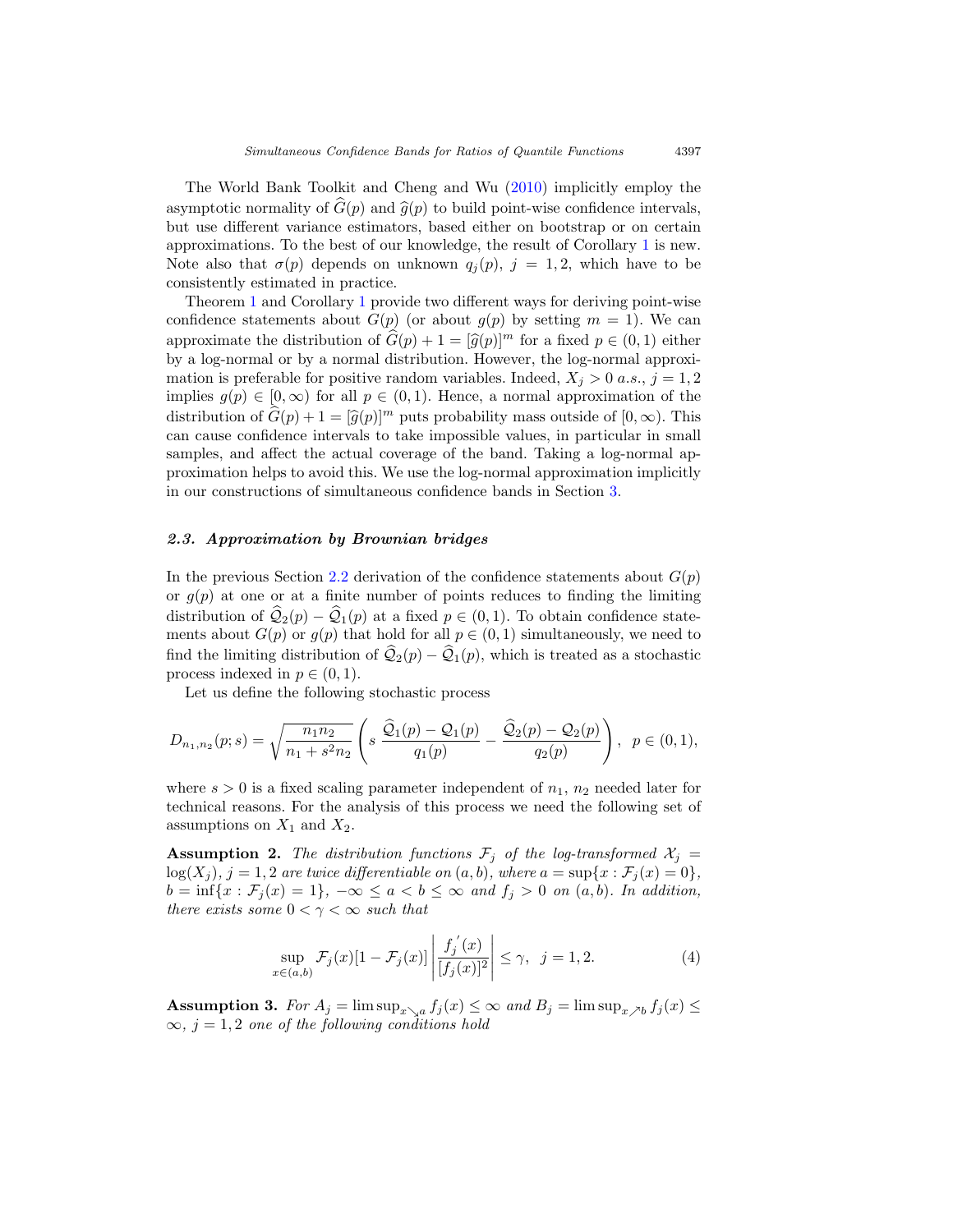- (*i*)  $\min(A_i, B_j) > 0$
- (ii) If  $A_j = B_j = 0$ , then  $f_j$  is non-decreasing on an interval to the right of a and non-increasing on an interval to the left of b.

The two assumptions above are regularity conditions on the density of the log-transformed data. By Assumption [2](#page-6-0) the first derivative of the density must be bounded with a bound that becomes smaller in the tails of the distribution. Assumption [3](#page-6-1) states that if the density has unbounded support, the tails of the density must be monotone. Both types of regularity are needed to derive a uniform bound on the estimation error of the empirical quantile function.

If  $X_1$  and  $X_2$  are log-normal, then  $f_j$  is the density of a normal distribution. Hence, existence, positivity and differentiability of  $f_j$  on R are trivially fulfilled. The supremum in [\(4\)](#page-6-2) is 1 for normally distributed random variables independent of expectation and variance. The property in Assumption [3](#page-6-1) is called tail-monotonicity. For normal distributions  $A_j = B_j = 0$  and Assumption [3](#page-6-1) (ii) obviously holds.

The following result shows that  $D_{n_1,n_2}(p; s)$  converges uniformly to a Brownian bridge  $B(p)$ . Recall that a Brownian bridge can be derived from a standard Wiener process  $W(p)$  by setting  $B(p) = W(p) - pW(1), p \in [0, 1]$ . In particular,  $B(0) = B(1) = 0, B(p) \sim \mathcal{N}(0, p - p^2)$ , and  $Cov{B(p), B(\tilde{p})} = p(1 - \tilde{p})$  for all  $0 \leq p \leq \tilde{p} \leq 1.$ 

<span id="page-7-0"></span>**Theorem [2](#page-6-0).** Let Assumptions [1](#page-5-0) and 2 hold and set  $n = \min\{n_1, n_2\}$ . Then a family of Brownian bridges  $B_{n_1,n_2}$  can be defined such that for any fixed s

$$
\sup_{p \in [\delta_n, 1 - \delta_n]} \left| D_{n_1, n_2}(p; s) - B_{n_1, n_2}(p) \right| \stackrel{a.s.}{=} \mathcal{O}\left(n^{-1/2} \log(n)\right)
$$

with  $\delta_n = 25 n^{-1} \log \log(n)$ . If in addition Assumption [3](#page-6-1) holds, a family of Brownian bridges  $B_{n_1,n_2}$  can be defined such that in case of Assumption [3](#page-6-1) (i)

$$
\sup_{p\in[0,1]}\Big|D_{n_1,n_2}(p;s)-B_{n_1,n_2}(p)\Big|\overset{a.s.}{=}\mathcal{O}\left(n^{-1/2}\log(n)\right)
$$

and in case of Assumption [3](#page-6-1) (ii)

$$
\sup_{p \in (0,1)} \left| D_{n_1,n_2}(p;s) - B_{n_1,n_2}(p) \right|
$$
  

$$
\stackrel{a.s.}{=} \begin{cases} \mathcal{O}\left[ n^{-1/2} \log(n) \right] & \text{if } \gamma < 2 \\ \mathcal{O}\left( n^{-1/2} [\log \log(n)]^{\gamma} [\log(n)]^{(1+\varepsilon)(\gamma-1)} \right) & \text{if } \gamma \ge 2 \end{cases}
$$

for arbitrary  $\varepsilon > 0$ .

For example, if  $X_j$  are approximately log-normal in a way that  $log(X_j)$  has the tail behavior of a normal variable, then according to Theorem [2](#page-7-0) the process  $D_{n_1,n_2}(p;s)$  converges to a Brownian bridge simultaneously on  $(0,1)$  with the rate  $O[n^{-1/2} \log(n)]$ .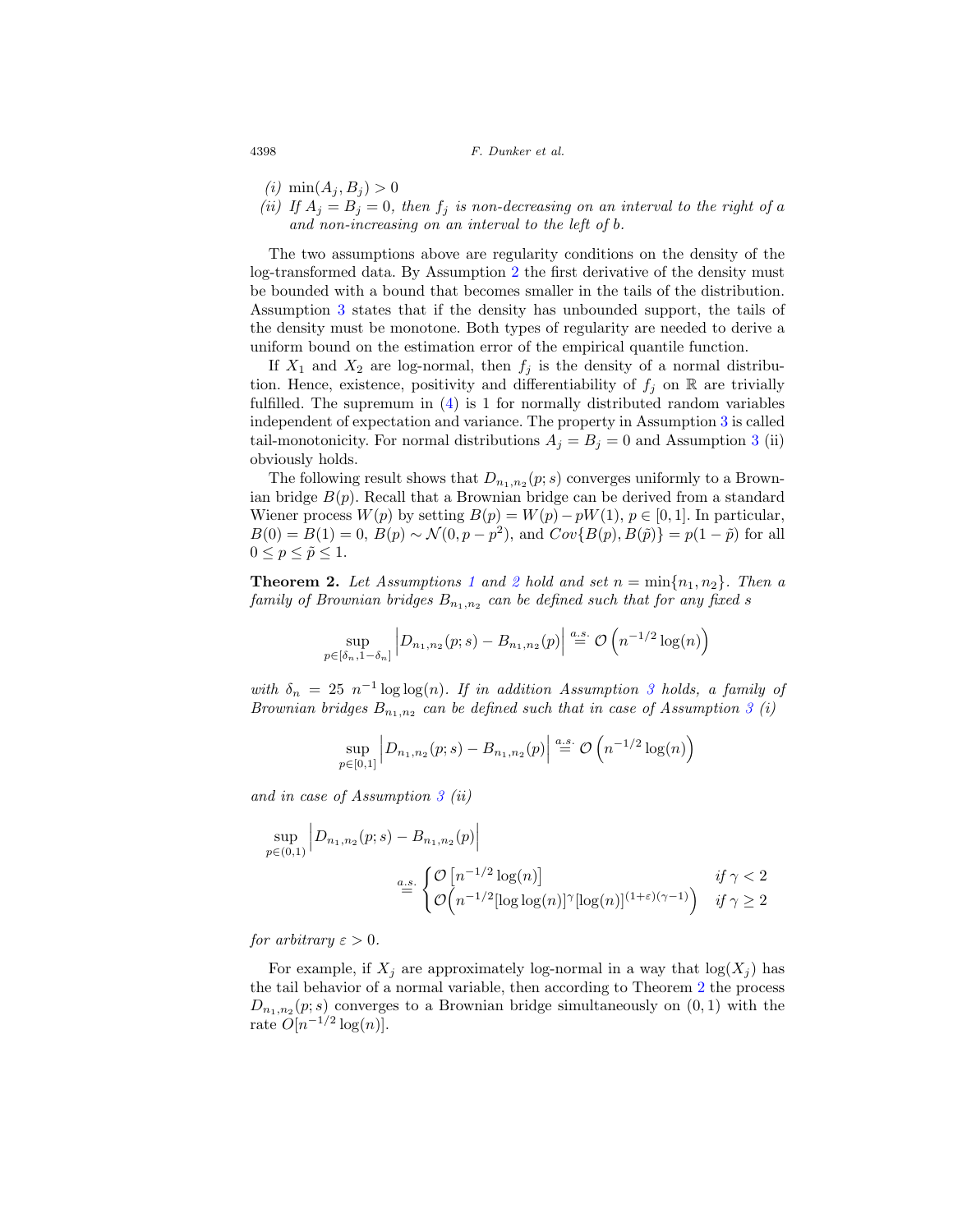Constructing confidence bands for  $g(p)$  or  $G(p)=[g(p)]^m-1$  requires knowledge of the asymptotic distribution of

$$
\widehat{Q}_1(p) - \widehat{Q}_2(p) = \log(\widehat{g}(p)) = m^{-1} \log(\widehat{G}(p) + 1),
$$

while  $D_{n_1,n_2}(p;s)$  $D_{n_1,n_2}(p;s)$  $D_{n_1,n_2}(p;s)$  in Theorem 2 contains  $s\hat{Q}_1(p)/q_1(p) - \hat{Q}_2(p)/q_2(p)$  instead. Therefore, let us consider

$$
D_{n_1,n_2}^*(p;s) = 2\sqrt{\frac{n_1 n_2}{n_1 + s^2 n_2}} \frac{\widehat{Q}_1(p) - Q_1(p) - (\widehat{Q}_2(p) - Q_2(p))}{q_1(p)/s + q_2(p)}.
$$

and discuss the choice of s. As a first step we simplify the situation with the following assumption.

<span id="page-8-0"></span>**Assumption 4.** There exists a constant  $s > 0$  such that the quantile densities satisfy  $q_1(p) = sq_2(p), p \in (0,1)$ .

Assumption [4](#page-8-0) implies that  $\mathcal{X}_1 = s\mathcal{X}_2$  which is approximately true in some applications. We will relax this assumption with Lemma [1](#page-9-1) below. Under Assumption [4](#page-8-0) we have that

$$
D_{n_1,n_2}^*(p;s) = D_{n_1,n_2}(p;s) = \sqrt{\frac{n_1 n_2}{n_1 + s^2 n_2}} \frac{\hat{Q}_1(p) - Q_1(p) - (\hat{Q}_2(p) - Q_2(p))}{q_2(p)}
$$

and Theorem [2](#page-7-0) can be applied to get the asymptotic distribution of  $\mathcal{Q}_1(p)$  −  $\mathcal{Q}_2(p)$  and hence the simultaneous confidence bands for  $G(p)$  or  $g(p)$ .

It is shown in the Appendix, that if Assumption [4](#page-8-0) is true, then

<span id="page-8-1"></span>
$$
s = \frac{\int_{-\infty}^{\infty} \{f_2(x)\}^2 dx}{\int_{-\infty}^{\infty} \{f_1(x)\}^2 dx} = \frac{\int_{-\infty}^{\infty} \{q_2(x)\}^{-1} dx}{\int_{-\infty}^{\infty} \{q_1(x)\}^{-1} dx}.
$$
 (5)

Moreover, if the  $\mathcal{X}_j$  have distribution from the location-scale family of distributions with locations  $\mu_j$  and scales  $\sigma_j < \infty$ ,  $j = 1, 2$ , then Assumption [4](#page-8-0) implies that  $s \propto \sigma_1/\sigma_2$ . This can be seen directly from [\(5\)](#page-8-1) applying the change of variable  $y = \mu_j + \sigma_j x$ . Also, let  $\mathcal{Q}_j$  denote the quantile function of  $(\mathcal{X}_j - \mu_j)/\sigma_j$  and  $\tilde{q}_j$  the corresponding quantile density. Then,  $\mathcal{Q}_j(p) = \mu_j + \sigma_j \tilde{\mathcal{Q}}_j(p)$  and therefore  $q_j(p) = \sigma_j \tilde{q}_j(p), p \in (0, 1), j = 1, 2.$  In particular, Assumption [4](#page-8-0) implies that  $\tilde{q}_1 \propto \tilde{q}_2$  and thus the distributions of  $\mathcal{X}_1$  and  $\mathcal{X}_2$  differ only in location and scale parameters.

For example, if  $X_i$  are both log-normally distributed with arbitrary location parameters and scale parameters  $\sigma_j$ , then  $\log(X_j) = \mathcal{X}_j$ ,  $j = 1, 2$  are normally distributed and  $s = \sigma_1/\sigma_2$ . In applications, to check if distributions of  $\mathcal{X}_1$  and  $\mathcal{X}_2$ differ only in the location and scale, one can inspect the QQ-plot of standardised log-transformed data.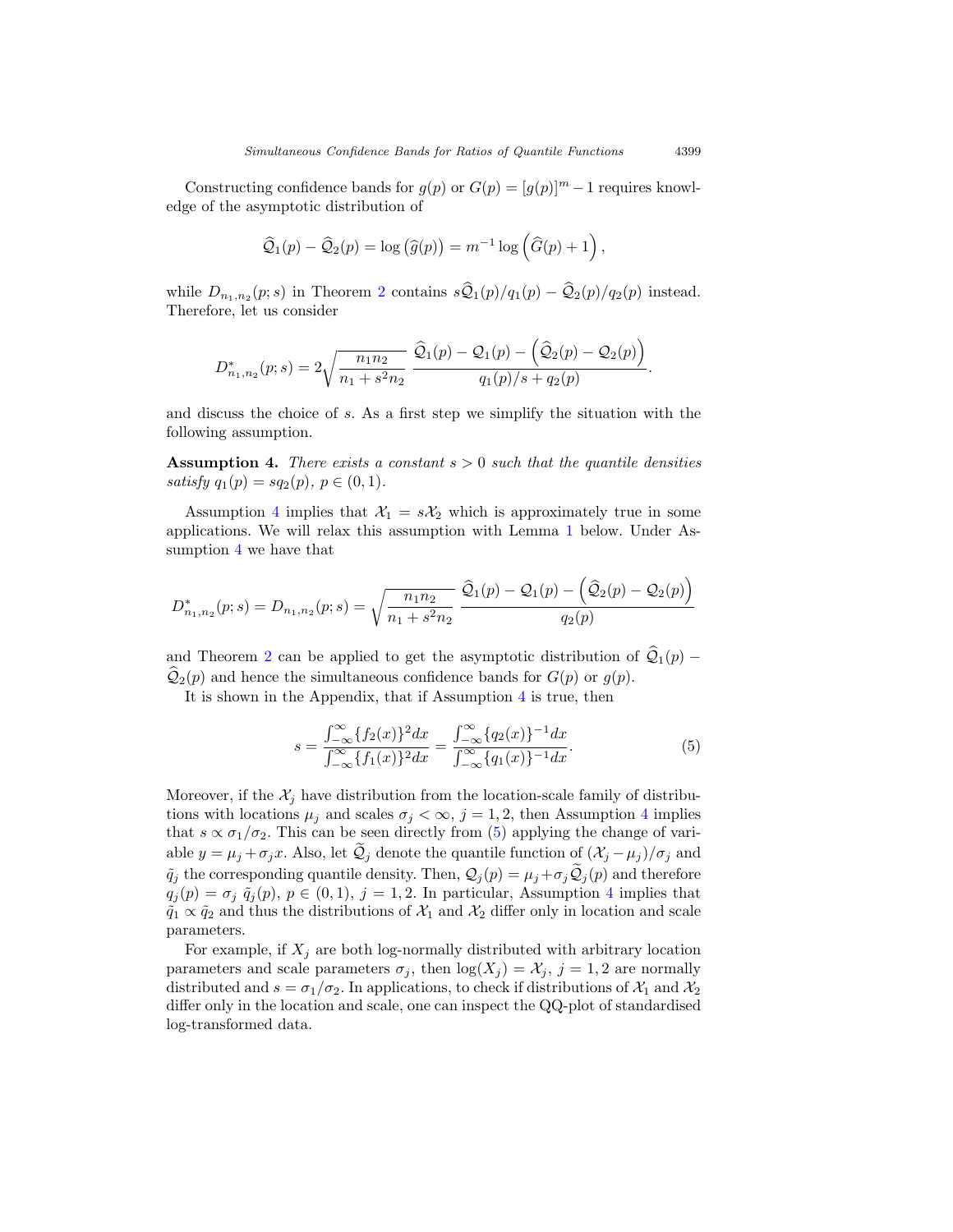If the quantile densities are not proportional, that is, Assumption [4](#page-8-0) is not fulfilled, we have to handle the term

$$
D_{n_1,n_2}^*(p;s) - D_{n_1,n_2}(p;s)
$$
  
=  $\frac{q_1(p) - s q_2(p)}{q_1(p) + s q_2(p)} \sqrt{\frac{n_1 n_2}{n_1 + s^2 n_2}} \left( \frac{\widehat{Q}_1(p) - Q_1(p)}{q_1(p)/s} + \frac{\widehat{Q}_2(p) - Q_2(p)}{q_2(p)} \right).$ 

<span id="page-9-1"></span>**Lemma 1.** Under Assumptions [1,](#page-5-0) [2](#page-6-0) and [3](#page-6-1)

$$
\limsup_{n_1, n_2 \to \infty} \left( \log \log \sqrt{\frac{n_1 n_2}{n_1 + s^2 n_2}} \right)^{-1/2} \sup_{p \in (1/n, 1 - 1/n)} \left| D^*_{n_1, n_2}(p; s) - D_{n_1, n_2}(p; s) \right|
$$
  

$$
\leq \frac{a.s. 4^{\nu}}{\sqrt{2}} \sup_{p \in (1/n, 1 - 1/n)} \left| \frac{q_1(p) - s q_2(p)}{q_1(p) + s q_2(p)} (p(1 - p))^{\nu} \right|
$$

for all  $\nu \in [0, 1/2)$ .

Note that the bound on the right hand side is always smaller or equal to Note that the bound on the right hand side is always smaller or equal to  $1/\sqrt{2}$  for every  $\nu \in [0, 1/2)$ . Since  $q_1$  and  $q_2$  are usually similar functions in applications, much smaller bounds can be expected.

#### <span id="page-9-0"></span>**3. Simultaneous confidence bands**

Based on the results of the previous section, we can derive simultaneous confidence bands for  $Q_2(p) - Q_1(p) = \log[g(p)] = m^{-1} \log[G(p) + 1]$  and transform them into simultaneous confidence bands for  $g(p)$  or  $G(p)$ . Note that simultaneous confidence bands for the quantile treatment effect  $Q_2(p) - Q_1(p)$  follow immediately. We make use of Theorem [2](#page-7-0) and Lemma [1](#page-9-1) from the last section, as well as the Kolmogorov distribution

<span id="page-9-2"></span>
$$
\mathbb{P}\left\{\sup_{p\in[0,1]}|B(p)|\leq c\right\} = \sum_{k=-\infty}^{\infty}(-1)^{k}e^{-2k^{2}c^{2}}.
$$
 (6)

Throughout this section we assume a confidence level  $\alpha$  and denote the corresponding critical value for the Brownian bridge by  $c_{\alpha}$  such that  $1 - \alpha =$  $\mathbb{P}\left\{\sup_{p\in[0,1]}|B(p)|\leq c_{\alpha}\right\}$ . Tables for  $c_{\alpha}$  are available in Smirnov [\(1948\)](#page-24-9) and in many textbooks. In addition, we denote by  $c_s$  an asymptotically almost sure upper bound from Lemma [1](#page-9-1)

$$
c_s = \inf_{0 \le \nu \le 1/2 - \delta} \left( \log \log \sqrt{\frac{n_1 n_2}{n_1 + s^2 n_2}} \right)^{1/2} \times \frac{4^{\nu}}{\sqrt{2}} \sup_{p \in (1/n, 1 - 1/n)} \left| \frac{q_1(p) - s q_2(p)}{q_1(p) + s q_2(p)} (p(1 - p))^{\nu} \right|.
$$
 (7)

with some  $\delta > 0$ .

In the following, we present two ways of using the approximation by Brownian bridges for the construction of simultaneous confidence bands for  $Q_2(p)-Q_1(p)$ . Similar approaches for the quantile function have been explored in Csörgő and Révész [\(1984\)](#page-23-9).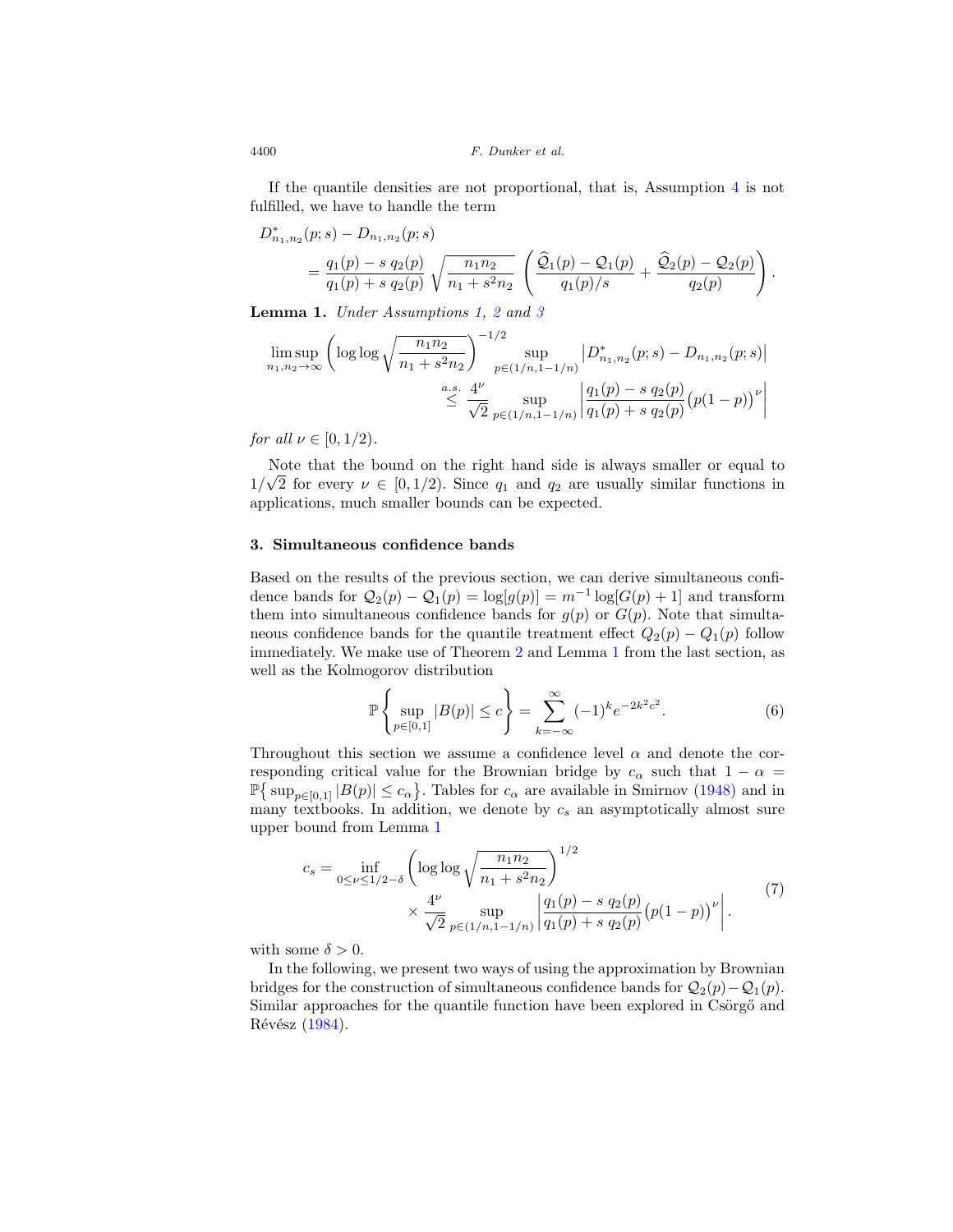## <span id="page-10-3"></span>*3.1. Confidence bands with quantile density estimation*

The first approach to the construction of confidence bands relies on the following argument

$$
1 - \alpha \approx \mathbb{P}\{|D_{n_1,n_2}(p;s)| \le c_{\alpha}, \text{ for all } 0 < p < 1\}
$$
  
\n
$$
\le \mathbb{P}\{|D_{n_1,n_2}^*(p;s)| \le c_{\alpha} + c_s, \text{ for all } 0 < p < 1\}
$$
  
\n
$$
= \mathbb{P}\left\{ |\mathcal{Q}_2(p) - \mathcal{Q}_1(p) - (\widehat{\mathcal{Q}}_2(p) - \widehat{\mathcal{Q}}_1(p))| \right\}
$$
  
\n
$$
\le (c_{\alpha} + c_s) \sqrt{\frac{n_1 + s^2 n_2}{n_1 n_2}} \frac{q_1(p)/s + q_2(p)}{2}, \text{ for all } 0 < p < 1 \right\}.
$$

The quantities  $q_j(p)$ ,  $j = 1, 2$  are unknown and have to be estimated. Various nonparametric methods for the estimation of  $q_i(p)$  have been proposed, typically based on kernel density estimation, see e.g. Csörgő et al. [\(1991](#page-23-14)), Jones [\(1992\)](#page-23-15), Cheng [\(1995b](#page-22-2)), Cheng and Parzen [\(1997\)](#page-22-5), Soni et al. [\(2012\)](#page-24-10), and Chesneau et al. [\(2016\)](#page-23-16). We use a kernel type estimator with second order kernel to estimate  $q_j(p)$ . The following assumption on the densities ensure that the estimator is consistent for  $q_j(p)$ .

<span id="page-10-0"></span>**Assumption 5.** The densities  $f_j$ ,  $j = 1, 2$  fulfill

$$
\sup_{x \in (a,b)} \frac{\left(\mathcal{F}_j(x)[1 - \mathcal{F}_j(x)]\right)^2}{f_j(x)} < \infty \qquad and \qquad \sup_{x \in (a,b)} \left|f_j^{''}(x)\right| < \infty.
$$

Now we can get the simultaneous confidence bands for the difference of two quantile functions.

<span id="page-10-2"></span>**Theorem [3](#page-6-1).** Let Assumptions [1,](#page-5-0) [2,](#page-6-0) 3 and [5](#page-10-0) hold and let K be a second order kernel with support in  $[-1/2, 1/2]$ . For  $j = 1, 2$  set

$$
\widehat{q}_j(p) = h_{n_j}^{-1} \int_0^1 K\left(\frac{y-z}{h_{n_j}}\right) d\widehat{Q}_j(z).
$$

Then a family of Brownian bridges  $B_{n_1,n_2}$  can be defined such that for any fixed s

$$
\sup_{p \in [\varepsilon_n, 1 - \varepsilon_n]} \left| \sqrt{\frac{n_1 n_2}{n_1 + s^2 n_2}} \left( \frac{\widehat{\mathcal{Q}}_1(p) - \mathcal{Q}_1(p)}{\widehat{q}_1(p)/s} - \frac{\widehat{\mathcal{Q}}_2(p) - \mathcal{Q}_2(p)}{\widehat{q}_2(p)} \right) - B_{n_1, n_2}(p) \right|
$$
  

$$
\stackrel{a.s.}{=} \mathcal{O}\left(\frac{\sqrt{\log \log(n)}}{n^{\delta}}\right)
$$

and for

<span id="page-10-1"></span>
$$
c_{\alpha}^{*}(p) = (c_{\alpha} + c_{s}) \sqrt{\frac{n_{1} + s^{2}n_{2}}{n_{1}n_{2}}} \frac{\hat{q}_{1}(p)/s + \hat{q}_{2}(p)}{2}
$$
(8)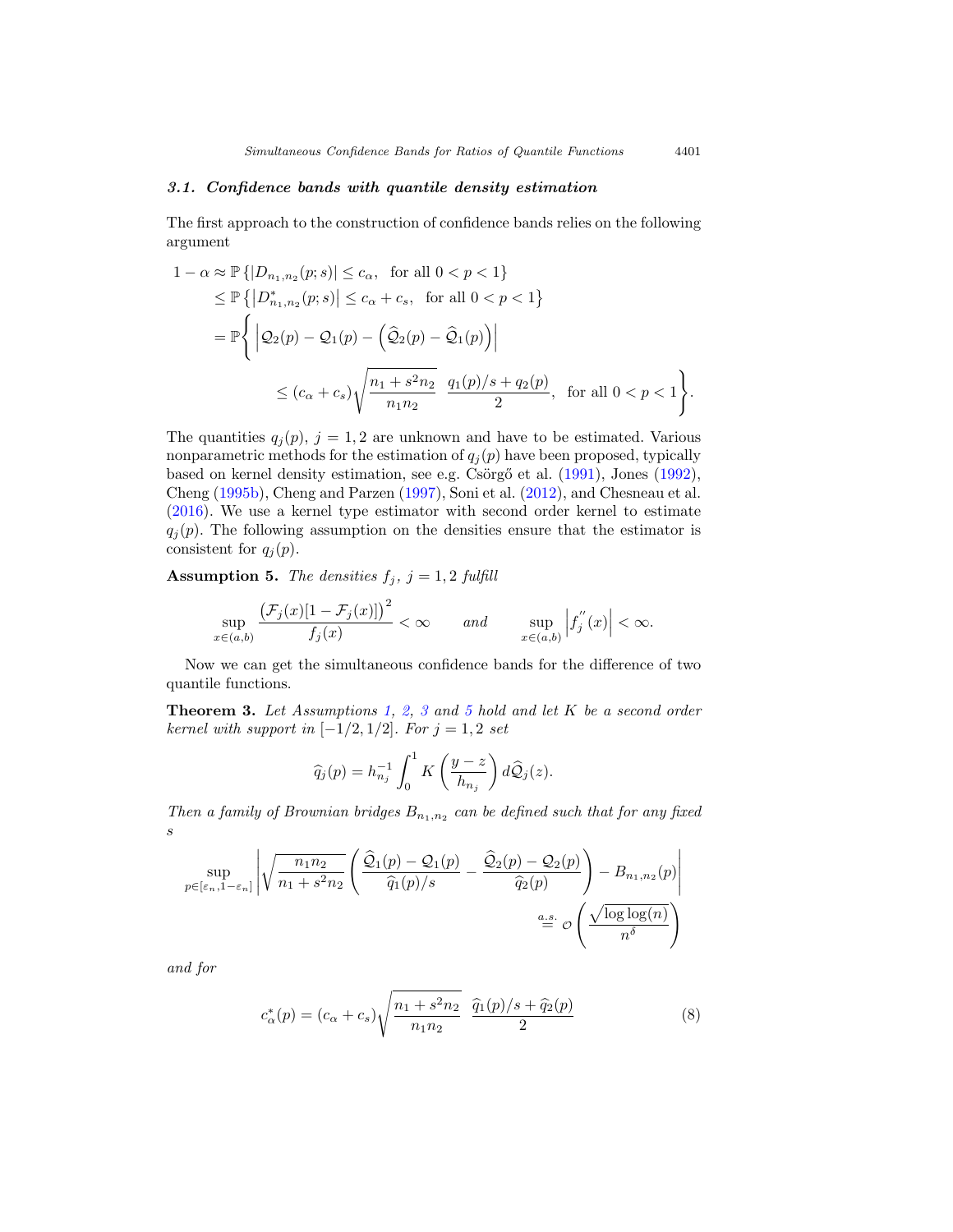we get

<span id="page-11-0"></span>
$$
1 - \alpha \le \lim_{n_1, n_2 \to \infty} \mathbb{P} \left\{ \widehat{\mathcal{Q}}_2(p) - \widehat{\mathcal{Q}}_1(p) - c^*_{\alpha}(p) \le \mathcal{Q}_2(p) - \mathcal{Q}_1(p) \right\}
$$
\n
$$
\le \widehat{\mathcal{Q}}_2(p) - \widehat{\mathcal{Q}}_1(p) + c^*_{\alpha}(p), \ p \in (\varepsilon_n, 1 - \varepsilon_n) \right\}
$$
\n(9)

with  $h_{n_j} = n_j^{-\eta}, n = \min\{n_1, n_2\}, \, \varepsilon_n = n^{-\beta}, \, 3\beta + \delta < \eta < 1/2, \, and \, \eta/2 + \delta + \delta$  $2\beta < 1/2$ .

If Assumption [4](#page-8-0) holds, then  $c_s$  in  $(8)$  is set to zero and s is chosen as in [\(5\)](#page-8-1). A similar result in weighted sup-norms is considered in a followup paper Shen et al. [\(2019](#page-24-11)). The simultaneous confidence bands in [\(9\)](#page-11-0) are given for the difference of two quantile functions, known as the quantile treatment effect. To get simultaneous confidence bands for  $g(p)$  and  $G(p)$  recall that  $\mathcal{Q}_2(p)-\mathcal{Q}_1(p) =$  $\log[g(p)] = m^{-1} \log[G(p) + 1]$  so that

$$
\mathbb{P}\Big\{\widehat{\mathcal{Q}}_2(p) - \widehat{\mathcal{Q}}_1(p) - c^*_{\alpha}(p) \leq \mathcal{Q}_2(p) - \mathcal{Q}_1(p) \leq \widehat{\mathcal{Q}}_2(p) - \widehat{\mathcal{Q}}_1(p) + c^*_{\alpha}(p),
$$
  
\n
$$
p \in (\varepsilon_n, 1 - \varepsilon_n)\Big\}
$$
  
\n
$$
= \mathbb{P}\Big\{\exp(-c^*_{\alpha}(p))\widehat{g}(p) \leq g(p) \leq \exp(c^*_{\alpha}(p))\widehat{g}(p), \ p \in (\varepsilon_n, 1 - \varepsilon_n)\Big\}
$$
  
\n
$$
= \mathbb{P}\Big\{\left(\widehat{G}(p) + 1\right)\exp(-c^*_{\alpha}(p)m) - 1 \leq G(p) \leq \left(\widehat{G}(p) + 1\right)\exp(c^*_{\alpha}(p)m) - 1,
$$
  
\n
$$
p \in (\varepsilon_n, 1 - \varepsilon_n)\Big\}.
$$

Note that the same simultaneous confidence bands can be constructed based on the weak approximation results. However, this would require the same set of assumptions.

## *3.2. Direct confidence bands*

The confidence band above depends on nonparametric estimation of quantile densities. Two smoothing parameters  $h_{n_j}$ ,  $j = 1, 2$  have to be chosen, which might be unfavourable in applications. This can be avoided with the alternative construction of confidence bands given in the following theorem.

<span id="page-11-1"></span>**Theorem 4.** Let Assumption [1](#page-5-0) and [2](#page-6-0) hold. Then

$$
1 - \alpha = \lim_{n_1, n_2 \to \infty} \mathbb{P}\Bigg\{\widehat{\mathcal{Q}}_2\left(p - \frac{c_{\alpha}}{\sqrt{2n_2}}\right) - \widehat{\mathcal{Q}}_1\left(p + \frac{c_{\alpha}}{\sqrt{2n_1}}\right) \leq \mathcal{Q}_2(p) - \mathcal{Q}_1(p)
$$
  

$$
\leq \widehat{\mathcal{Q}}_2\left(p + \frac{c_{\alpha}}{\sqrt{2n_2}}\right) - \widehat{\mathcal{Q}}_1\left(p - \frac{c_{\alpha}}{\sqrt{2n_1}}\right); \ \varepsilon_n \leq p \leq 1 - \varepsilon_n\Bigg\},\
$$

with  $\varepsilon_n = n^{-1/2+\delta}$  for any  $\delta \in (0,1/2)$ .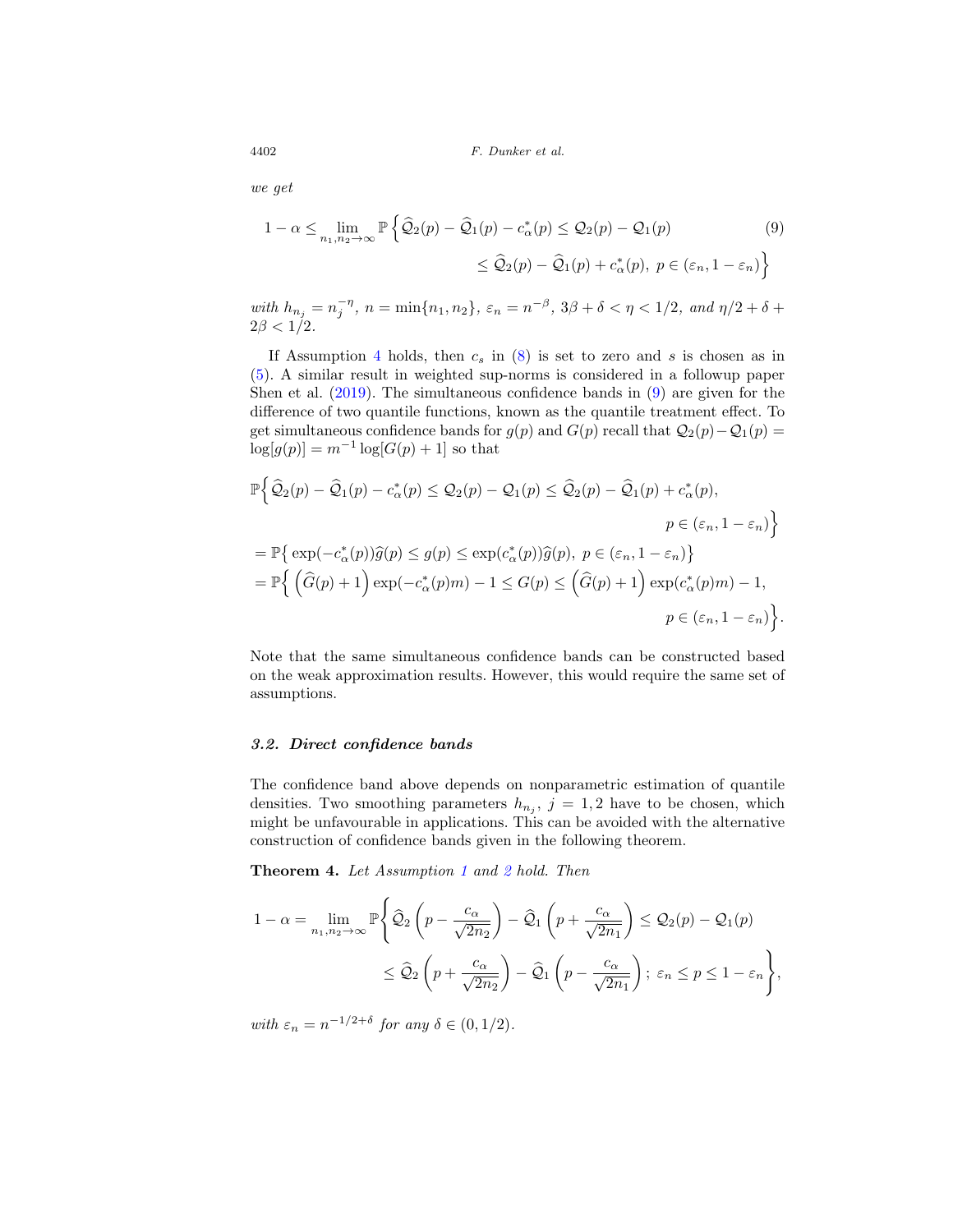Theorem [4](#page-11-1) requires fewer assumptions than Theorem [3,](#page-10-2) but there is no explicit convergence rate given. However, these confidence bands give good results in numerical simulations. To obtain simultaneous confidence bands for  $q(p)$  or  $G(p)$  use  $\mathcal{Q}_2(p) - \mathcal{Q}_1(p) = \log[g(p)] = m^{-1} \log[G(p) + 1].$ 

#### <span id="page-12-0"></span>**4. Simulation study**

We evaluate the properties of the confidence bands by using synthetic data and building confidence bands for growth incidence curves  $G(p)$ . Confidence bands for the quantile treatment effect and  $g(p)$  are equivalent. We consider two settings and in both of them fix  $m = 1$ . In the first setting  $X_1$  and  $X_2$  are drawn from log-normal distributions. Here  $X_1$  has location parameter 0 and scale parameter  $\sigma_1 = 0.7$ , while  $X_2$  has location parameter 0.8 and scale parameter  $\sigma_2 = 1$ . As already discussed, Assumption [4](#page-8-0) holds in this example with  $s =$  $\sigma_1/\sigma_2 = 0.7$ . We set  $c_s$  to 0 in the simulations and estimated s in the following way. The density quantiles  $(q_j(p))^{-1} = f_j(Q_j(p))$  are estimated by  $\hat{f}_j(\hat{Q}_j(p))$ where  $\tilde{f}_j$  is a kernel density estimator with data driven bandwidth selection Silverman [\(1986\)](#page-24-12) pp. 101–102. We compute  $s$  by plugging these estimators into equation [\(5\)](#page-8-1). The quantile densities are estimated by  $\hat{f}_j(\hat{Q}_j(p))^{-1}$ .

In the second setting,  $X_1$  is as in the first setting, while  $X_2$  is drawn from the gamma distribution with the shape parameter 2 and scale parameter 1. In this setting Assumption [4](#page-8-0) does not hold and  $c_s$  is estimated for the plug-in confidence bands by plugging the estimates of the quantile densities into equation [\(7\)](#page-9-2).

We considered four sample sizes  $n_1 = n_2 = n \in \{100, 1000, 5000, 10000\}.$ For probability values  $p \in (0,1)$  we used an equidistant grid of length 100 to build the confidence bands; setting the grid length to  $n$  does not change the results significantly, but increases the computation time in Monte Carlo simulations. The results are based on the Monte Carlo samples of size 5 000. Table [1](#page-13-0) summarizes the actual coverage probability with simulated data for  $1-\alpha = 0.95$ for the first setting with  $c_s = 0$ . Tabel [2](#page-13-1) reports the same coverage probabilities for the second setting when  $c_s$  is estimated. The results are given in both settings for the confidence bands with plug-in estimators, for the direct confidence bands, and for confidence bands built with the World Bank algorithm. We also compare the results to confidence bands generated by bootstrapping the 1 −  $\alpha$  quantile of sup<sub>p∈(0,1)</sub>  $|G(p) - \widehat{G}(p)|$ . When  $\hat{r}$  is the estimator for this quantile, the confidence band is constructed by  $\widehat{G}(p) \pm \widehat{r}$ . The computation time for this confidence band is several thousand times higher than the time it takes to compute direct or plug-in confidence bands.

First of all, the coverage of the confidence bands obtained with the World Bank algorithm is way too small. The reason is that we tested simultaneous coverage, while the World Bank algorithm constructs only point-wise confidence bands.

The actual coverage probability of both of our constructions is about 0.96 which is slightly larger than the theoretical probability 0.95. The only exception are the plug-in confidence bands for  $n = 100$ , where the coverage is lower than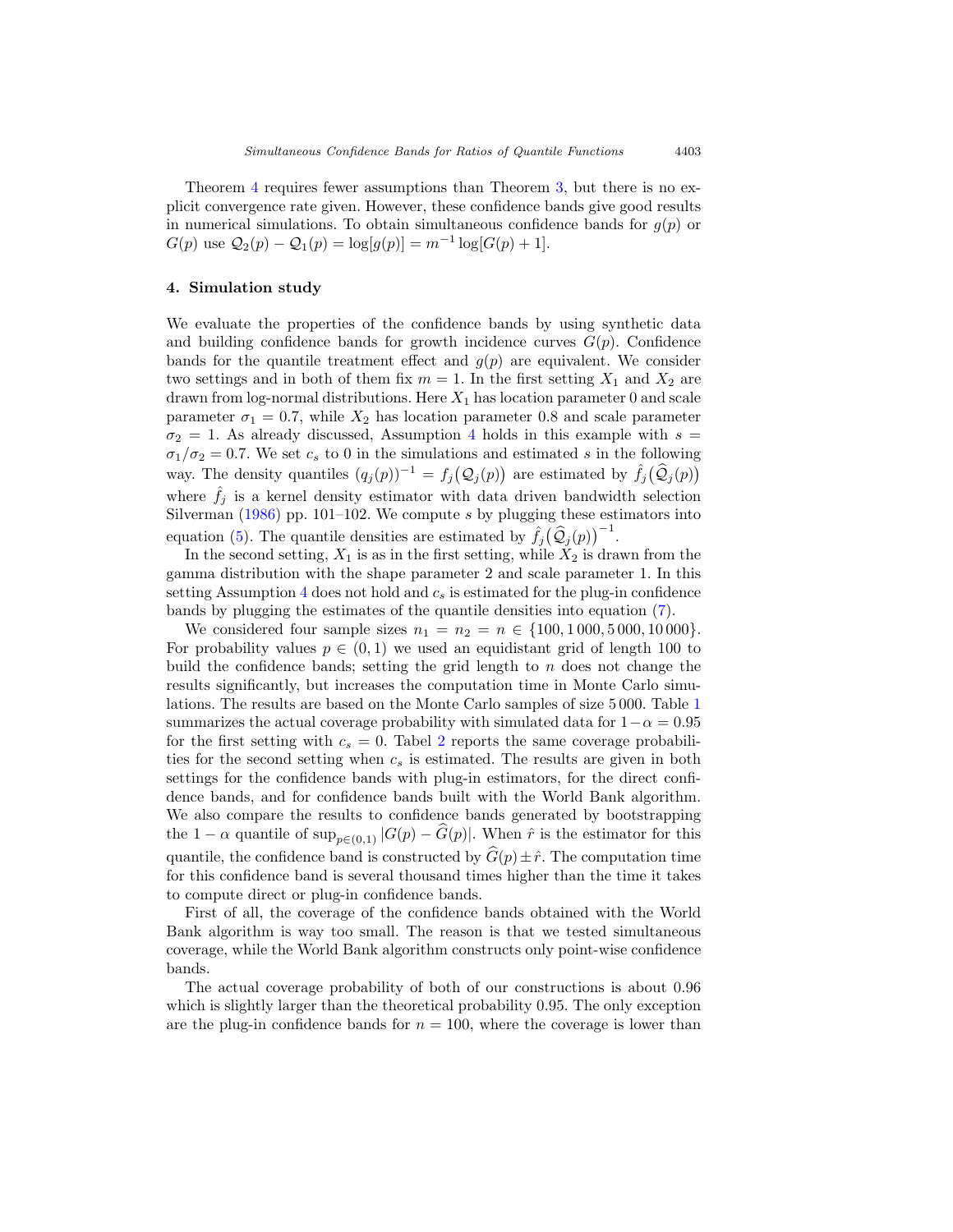TABLE 1

<span id="page-13-0"></span>Setting 1: Coverage probability of the plug-in, direct, World Bank and bootstrap confidence bands when  $c_s = 0$ .

| Sample size $n$ | Plug-in | Direct | World Bank | Bootstrap |
|-----------------|---------|--------|------------|-----------|
| 100             | 0.888   | 0.965  | 0.460      | 0.974     |
| 1 000           | 0.975   | 0.960  | 0.286      | 0.940     |
| 5000            | 0.980   | 0.959  | 0.343      | 0.919     |
| 10 000          | 0.984   | 0.960  | 0.425      | 0.910     |

<span id="page-13-1"></span>TABLE 2 Setting 2: Coverage probability of the plug-in, direct, World Bank and bootstrap confidence  $bands\ when\ c_s\ is\ estimated.$ 

| Sample size $n$ | Plug-in | Direct | World Bank | Bootstrap |
|-----------------|---------|--------|------------|-----------|
| 100             | 0.893   | 0.964  | 0.386      | 0.988     |
| 1 000           | 0.958   | 0.960  | 0.177      | 0.970     |
| 5 0 0 0         | 0.969   | 0.960  | 0.267      | 0.949     |
| 10 000          | 0.973   | 0.964  | 0.390      | 0.930     |

the nominal. This can be attributed to the quality of the nonparametric estimates of the quantile densities in small samples. Once the sample size is large, both confidence bands perform very similar, even with the estimated correction  $c_s$  for the plug-in bands in the second setting.

The bootstrap does not perform better in terms of coverage. The empirical coverage fluctuates around the nominal level and goes as high as 0.988 and as low as 0.91. We also observed significant fluctuations of the width of the bootstrap bands.



<span id="page-13-2"></span>Fig 1. Estimates for growth incidence curves and 95% simultaneous confidence bands for  $n = 100$  (left) and  $n = 1000$  (right). Each plot shows the ture growth incidence curve (dahsed), its estimator (bold), plug-in confidence bands (grey area), direct confidence bands (bold), and bootstrap confidence bands (dashed-dotted).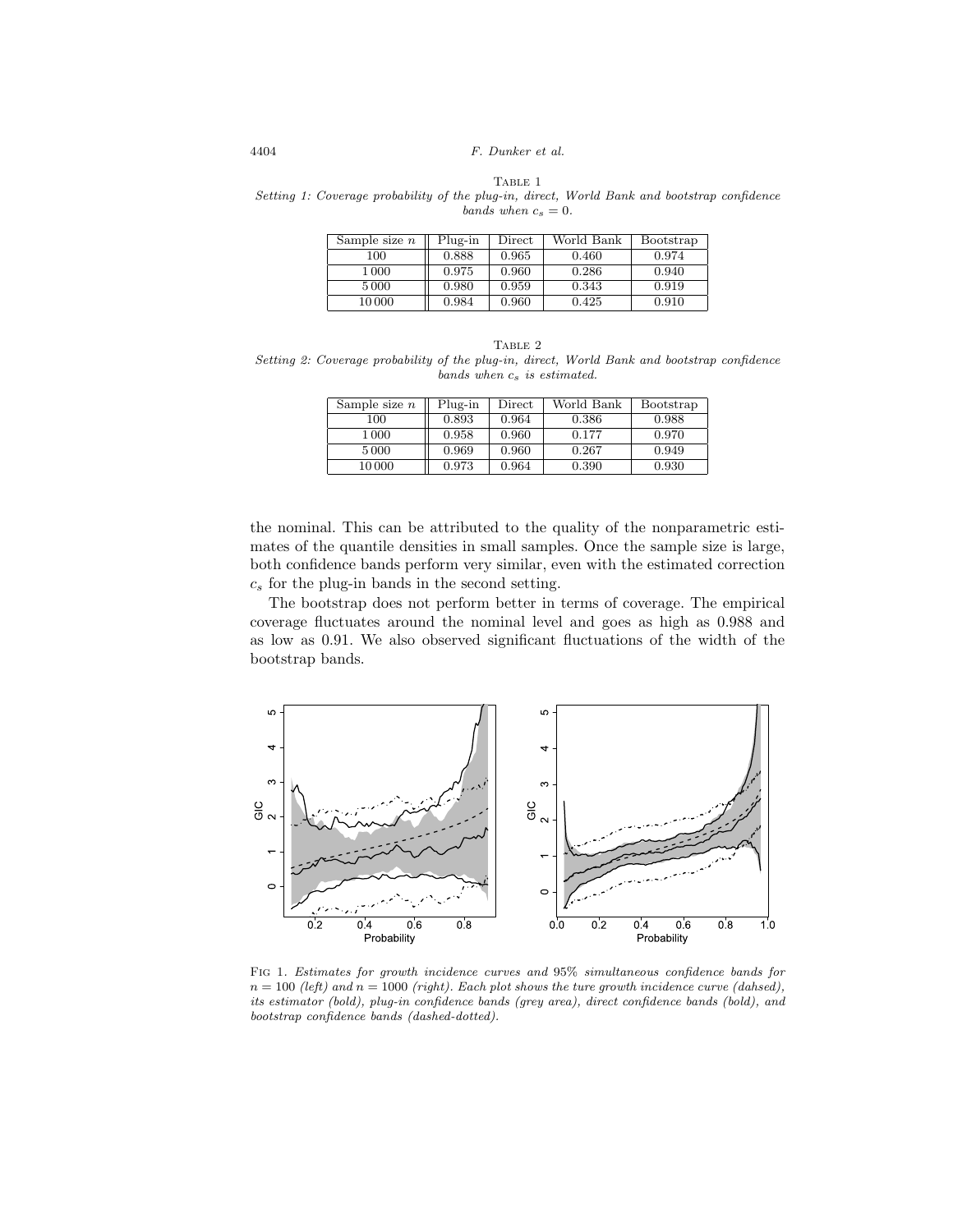The plots in Figure [1](#page-13-2) show typical estimates from the first setting together with 95% plug-in and direct confidence bands for  $n = 100$  (left) and  $n = 1000$ (right). The true growth incidence curve  $G(p)$  is the dashed line, while its estimate is the solid line. Plug-in confidence bands are shown as a grey area, direct confidence bands are solid lines, and bootstrap confidence bands are dasheddotted lines enveloping the growth incidence curve. In accordance with the simulation results, plug-in confidence bands are somewhat narrower for small  $n = 100$ , while for  $n = 1000$  both confidence bands are nearly indistinguishable. The bootstrap bands are tighter close to 0 and 1 but for the price of being much wider in the middle. As stated in Theorem [3](#page-10-2) and Theorem [4](#page-11-1) the confidence bands are not defined for  $p$  close to 0 and 1. The plots show the bands for probabilities p between  $\varepsilon_n$  and  $1 - \varepsilon_n$ .

#### <span id="page-14-0"></span>**5. Application to household data**

Our work is motivated by the application of growth incidence curves to the evaluation of pro-poorness of growth in developing countries. Absolute poverty is reduced if the growth incidence curve  $G(p)$  is positive for all income quantiles below the poverty line and such growth is called pro-poor using the weak absolute definition mentioned in the introduction. In this case, there is some income growth for the poor and absolute poverty is reduced. In addition, relative poverty is reduced if  $G(p)$  has a negative slope, such growth is called pro-poor using the relative definition as it is associated with declining inequality and declining relative poverty.

We analyse data from the Uganda National Household Survey for the years 1992, 2002, and 2005. This is a standard multi-purpose household survey that is regularly conducted to monitor trends in poverty and inequality and its most important correlates. The sample sizes are  $n_{1992} = 9923$ ,  $n_{2002} = 9710$ , and  $n_{2005} = 7421$ . We measure welfare by household expenditure per adult equivalent in 2005/2006 prices and compute the related growth incidence curves.

First, we consider the growth incidence curve for the time from 2002 to 2005. Inspecting in Figure [2](#page-15-0) QQ-plots of the standardised log-transformed data (left and middle), we can deduce that both samples show slight departures from the log-normal distribution, but differ from each other only in location and scale, up to four outliers. Hence, we can estimate  $\hat{s}$  according to [\(5\)](#page-8-1) and set  $c_s = 0$ . The quantile densities are estimated as in the simulations.

The estimated growth incidence curve shown in Figure [3](#page-16-0) is close to 0 on the whole interval  $(0, 1)$ . It takes positive values up to the 0.7 quantile and negative values for higher incomes. The slope tends to be negative. This might suggest that absolute poverty and relative poverty was reduced, and growth was pro-poor according to the weak absolute and relative definition. Both simultaneous confidence bands are shown in the left panel; the grey area corresponds to the plug-in confidence bands, while bold lines are the direct confidence bands. As in simulations for large samples, both approaches lead to nearly the same bands. Simultaneous confidence bands include the zero line, which suggests that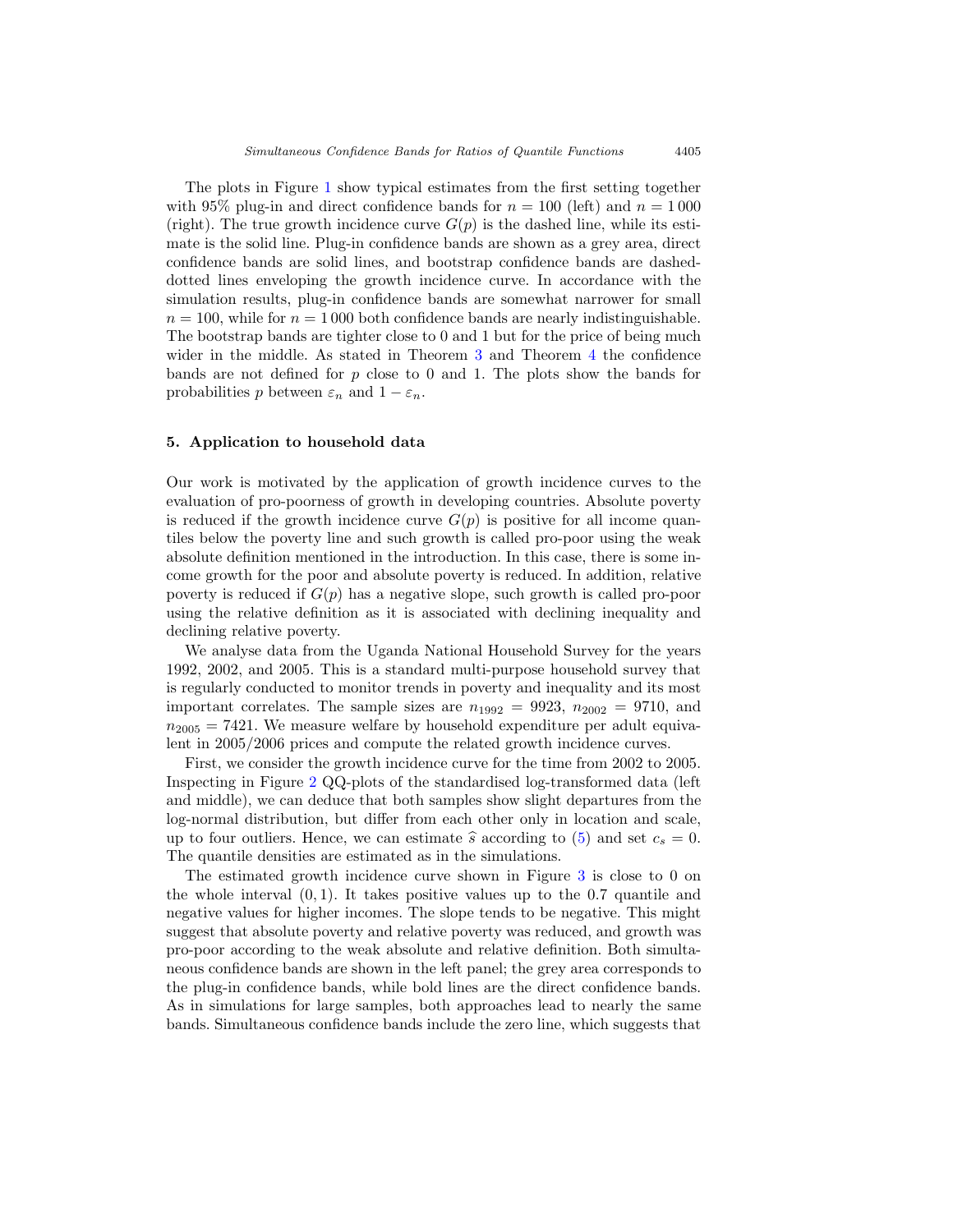



<span id="page-15-0"></span>Fig 2. QQ-plots of standard normal quantiles against standardised log-transformed Uganda expenditure data for 2002 (left) and 2005 (middle), as well as QQ-plot of standardised logtransformed Uganda expenditure data for 2002 against 2005 (right).

none of the discussed effects is in fact significant. In contrast, the considerably tighter confidence bands of the World Bank Toolkit, shown in the right plot, would wrongly suggest otherwise, over-interpreting the non-significant poverty reduction and pro-poor growth.

Let us now consider the expenditure data from 1992 and 2002. Inspecting QQ-plots of standardised log-transformed data shown in Figure [4](#page-17-1) we find that both data sets are not log-normal and distributions of both data sets differ from each other not only in location and scale. Hence, for the plug-in confidence bands correction  $c_s$  is estimated by using the estimates for the quantile density functions together with [\(7\)](#page-9-2).

Figure [5](#page-18-0) shows annualized growth incidence curves for Uganda form 1992 to 2002 together with the simultaneous confidence band (left) and with the World Bank Toolkit confidence band (right). The estimated growth incidence curve is positive for all quantiles and the simultaneous confidence bands do not include the zero line. Absolute poverty was reduced between these two periods, and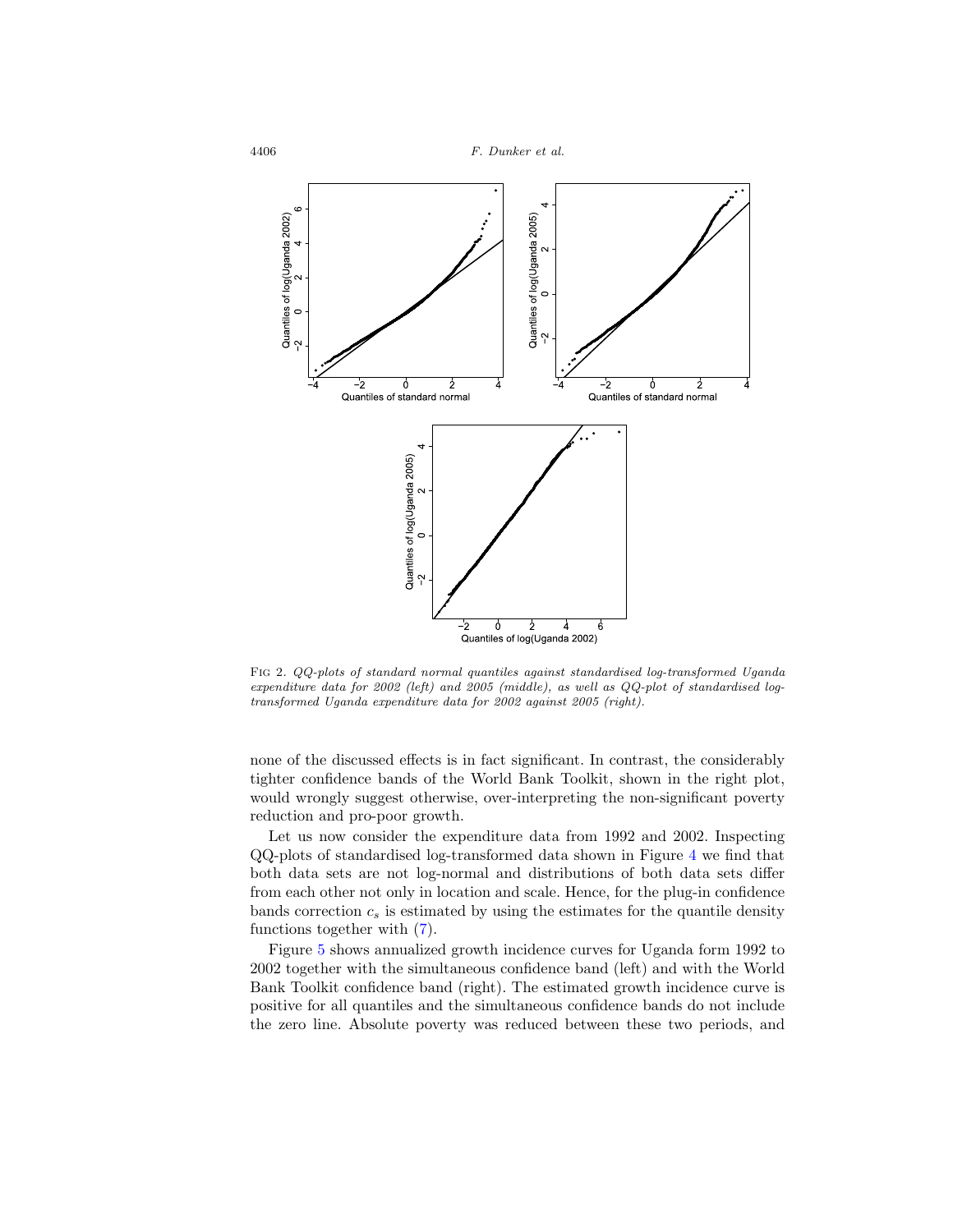

<span id="page-16-0"></span>Fig 3. Growth incidence curve for the Uganda data from 2002 to 2005 with 95% confidence bands and national poverty line. Simultaneous confidence bands are shown in the left plot, while pointwise confidence bands with the World Bank algorithm in the right plot.

growth was pro-poor using the weak absolute definition. In addition, the growth incidence curve seems to have no significant slope for the poor and a slightly positive slope for the population above the poverty line. This suggests that inequality among the non-poor increased. The confidence band gives evidence that the overall slope of the growth incidence curve on the interval  $[0.6, 1)$  was non-negative. Confidence bands of the World Bank Toolkit do not allow for such inference about the slope by definition.

# **6. Discussion: Covariates**

Our construction of confidence bands does not include covariates that might have an impact on the quantile ratio. Typical applications of growth incidence curves do not include covariates. However, one could ask whether age, education, children in the household, or other socio economic characteristics influence welfare growth.

One way to introduce covariates  $X \in \mathbb{R}^k$  is by considering quantiles conditional on the covariates

$$
g(p|x) = \frac{Q_2(p|X=x)}{Q_1(p|X=x)}.
$$

If for a fixed x the sample contains enough observations with  $X = x$ , it is possible to use our method to construct a confidence band for  $g(p|x)$  which is uniform with respect to  $p$ , but of course is not uniform with respect to  $x$ . However, this situation is unlikely to occur in practice, in particular if  $X$  is a continuous random variable. In this case, it is better to estimate  $g(p|x)$  for all x and  $p$  simultaneously, for example by a nonparametric method. The estimation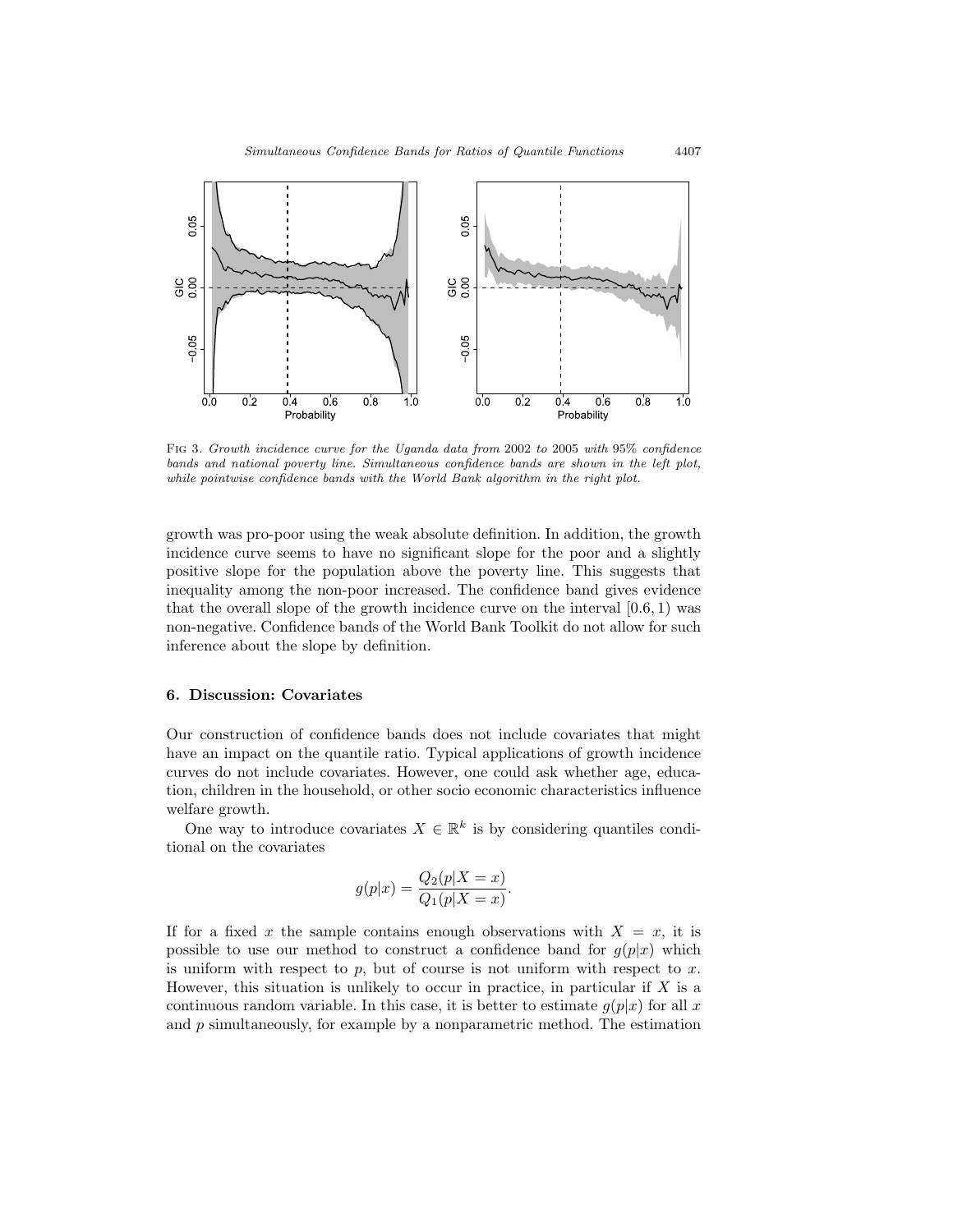

<span id="page-17-1"></span>Fig 4. QQ-plots of standard normal quantiles against standardised log-transformed Uganda expenditure data for 1992 (left) and 2002 (middle), as well as QQ-plot of standardised logtransformed Uganda expenditure data for 1992 against 2002 (right).

method will have a strong impact on the construction of the confidence band and there is no simple generalization of our construction to this setup.

One way to obtain uniform confidence bands conditional on covariates is by looking at the quantile treatment effect of the log-transformed welfare measure, e.g. log-income, conditional on the covariates  $Q_2(p|X=x) - Q_1(p|X=x)$ . Qu and Yoon [\(2015](#page-24-5)) proposes a kernel type method for estimating this treatment effect nonparametrically and also give a construction for uniform confidence bands based on the stimulation of an approximating Gaussian process. This confidence band can be converted into a uniform confidence band of the quantile ratios by using the argument at the very end of Section [3.1.](#page-10-3)

# <span id="page-17-0"></span>**7. Conclusion**

Motivated by the concept of growth incidence curves introduced in poverty research we considered the ratio of quantile functions as a tool to compare two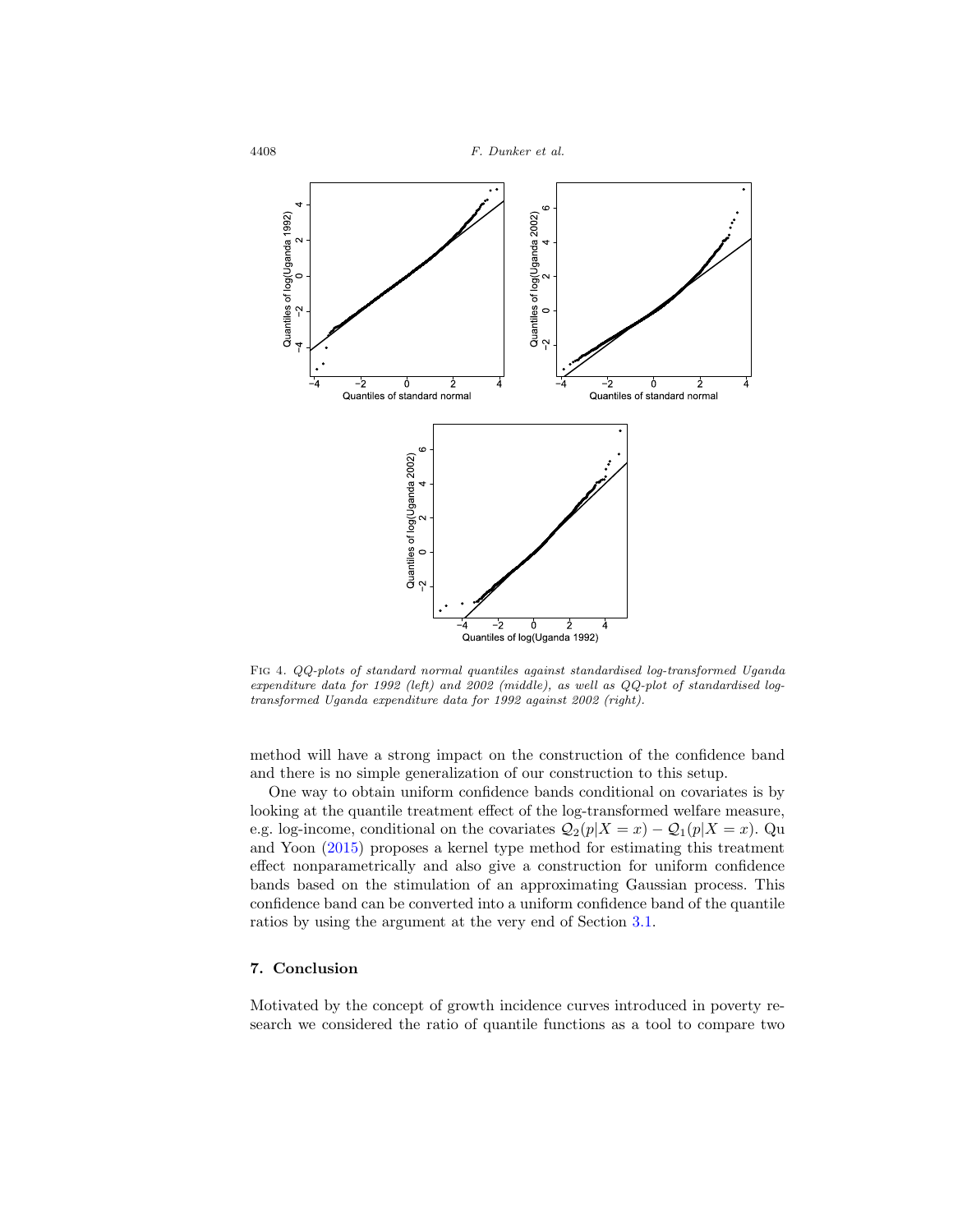

<span id="page-18-0"></span>Fig 5. Growth incidence curve for the Uganda data from 1992 to 2002 with 95% confidence bands and national poverty line. Simultaneous confidence bands are shown in the left plot, while pointwise confidence bands with the World Bank algorithm in the right plot.

distributions. We have developed an analytical method for calculating simultaneous confidence bands for ratios of quantile functions and growth incidence curves. Our method requires no re-sampling techniques and rather relies on the asymptotic distribution of the difference of two quantile functions and therefore readily provides simultaneous confidence bands also for the quantile treatment effect, considered as a curve. In the application to the expenditure data from Uganda we demonstrated how simultaneous confidence bands can be used for inference about growth incidence curves and showed that these simultaneous confidence bands are more appropriate than those provided by the World Bank Toolkit.

## **Appendix A: Proofs**

## *A.1. Proofs of Section [2](#page-4-1)*

To prove Theorem [1](#page-5-1) and Corollary [1](#page-5-2) we use the following standard result.

<span id="page-18-1"></span>**Theorem 5** (Cramér, [1946](#page-23-17), p. 368–369). Let X be a random variable with cumulative distribution function  $F$ , which is continuously differentiable at some x with  $F(x) = p$  and  $F'(x) > 0$ . Let also  $Q(p) = F^{-1}(p)$  denote the quantile function,  $q(p) = Q'(p) = 1/F'(Q(p))$  the quantile density and  $\widehat{Q}(p)$  the sample quantile function.

- (i) The distribution of  $\widehat{Q}(p)$  is asymptotically normal with mean  $Q(p)$  and variance  $n^{-1}p(1-p)[q(p)]^2$  for  $n \to \infty$  and for every  $p \in (0,1)$ .
- (ii) If in addition F is continuously differentiable at some  $\tilde{x}$  with  $F(\tilde{x})=\tilde{p}$ and  $F'(\tilde{x}) > 0$  for  $p \leq \tilde{p}$ , then the joint distribution of  $(\widehat{Q}(p), \widehat{Q}(\tilde{p}))$  is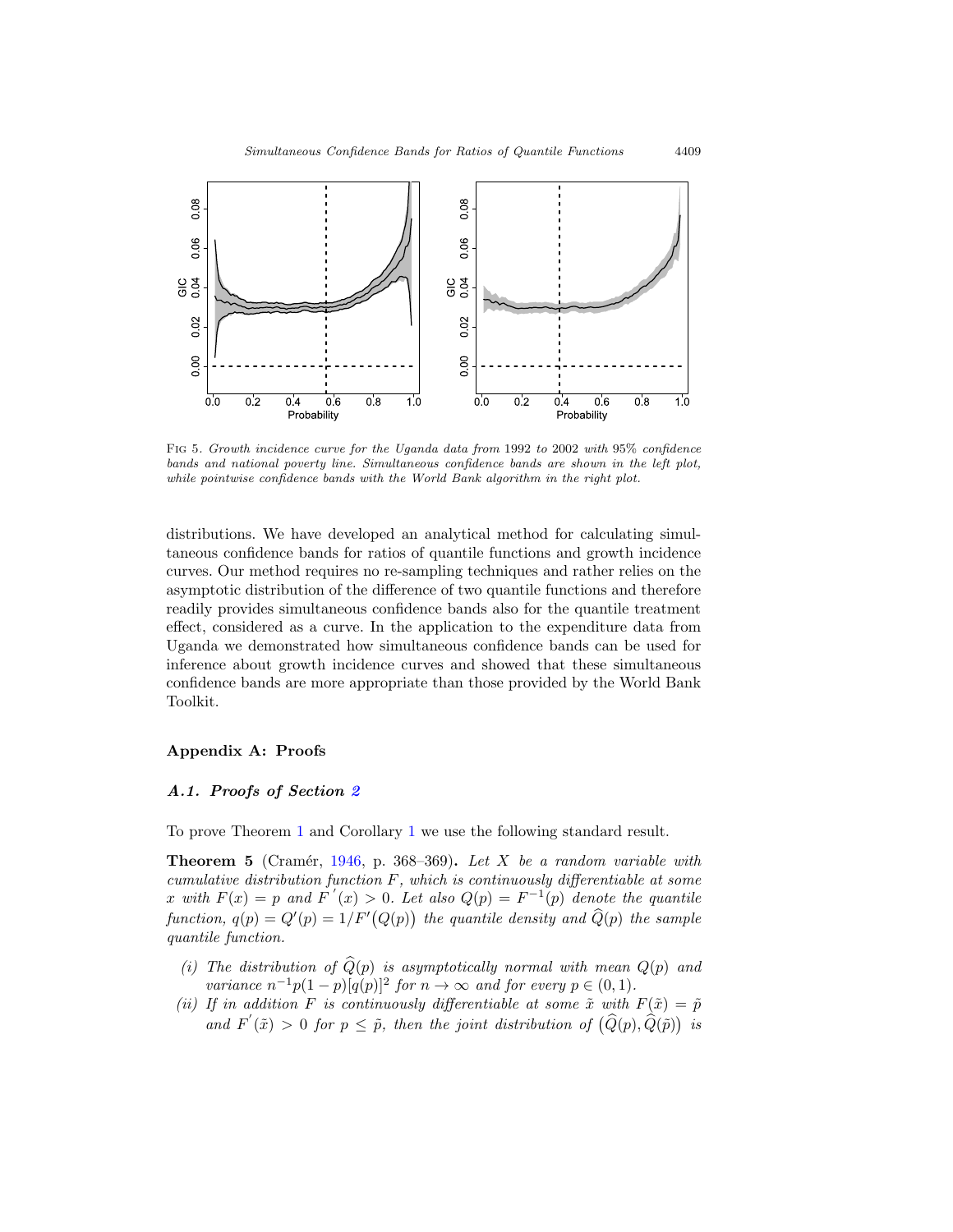asymptotically bivariate normal with expectation  $(Q(p), Q(\tilde{p}))$  and covariance  $Cov\{Q(p), Q(\tilde{p})\} = n^{-1}p(1-\tilde{p})q(p)q(\tilde{p})$  for  $n \to \infty$  and for every  $p \in (0, 1)$ .

Theorem [1](#page-5-1) shows that the distribution of  $(\hat{g}(p))^m$  can be approximated by a log-normal distribution.

Proof of Theorem [1.](#page-5-1) From [\(3\)](#page-4-2) and Theorem [5,](#page-18-1) the estimator

$$
\log\left(\widehat{G}(p)+1\right) = m \log\left(\widehat{g}(p)\right) = m\left(\widehat{Q}_2(p) - \widehat{Q}_1(p)\right)
$$

is the sum of two asymptotically normal estimators. Since  $X_1$  and  $X_2$  are independent, their sum is asymptotically normal with the mean

$$
\mu(p) = m[Q_2(p) - Q_1(p)] = m [\log (Q_1(p)) - \log (Q_2(p))] = m \log (g(p))
$$

and variance

$$
\sigma^{2}(p) = m^{2}p(1-p)\left(\frac{[q_{1}(p)]^{2}}{n_{1}} + \frac{[q_{2}(p)]^{2}}{n_{2}}\right)
$$

.

Hence,  $[\hat{g}(p)]^m$  is log-normally distributed with parameters  $\mu(p)$  and  $\sigma(p)$ . This proves part  $(i)$  of the theorem. Part  $(ii)$  follows in the same way from Theorem [5](#page-18-1) (ii).  $\Box$ 

*Proof of Corollary [1.](#page-5-2)* From Theorem [1](#page-5-1) we have that  $log(\widehat{G}(p) + 1)$  is asymptotically normal with parameters  $\mu(p)$  and  $\sigma(p)$ . Let

$$
Y = \frac{\widehat{G}(p) + 1 - \exp[\mu(p)]}{\exp[\mu(p)]\sigma(p)}.
$$

Then, the distribution function of  $Y$  is given by

$$
\mathbb{P}{Y \le y} = \mathbb{P}\left\{\widehat{G}(p) + 1 \le y \exp[\mu(p)]\sigma(p) + \exp[\mu(p)]\right\}
$$
  
= 
$$
\mathbb{P}\left\{\frac{\log(\widehat{G}(p) + 1) - \mu(p)}{\sigma(p)} \le \frac{\log(\exp[\mu(p)][y\sigma(p) + 1]) - \mu(p)}{\sigma(p)}\right\}
$$
  
= 
$$
\Phi\left(\frac{\log(y\sigma(p) + 1)}{\sigma(p)}\right) + \phi(1) = \Phi\left(y - \frac{y^2\sigma(p)}{2} + \phi[\sigma(p)]\right) + \phi(1),
$$

where  $\Phi$  is the cumulative distribution function of a standard normal distribution. Since  $\sigma(p) \to 0$  as  $\min\{n_1, n_2\} \to \infty$ , the results follows.  $\Box$ 

The proof of Theorem [2](#page-7-0) relies on the following theorem as given in Csörgő [\(1983](#page-23-10)).

<span id="page-19-0"></span>**Theorem 6** (Theorem 3.2.4 in Csörgő, [1983](#page-23-10)). Let X be a random variable with the cumulative distribution function  $F(x)$ , quantile function  $Q(p)$  and quantile density function  $Q'(p) = 1/F'(Q(p))$ ,  $p \in (0, 1)$ . Let  $X_1, \ldots, X_n$  be i.i.d. sample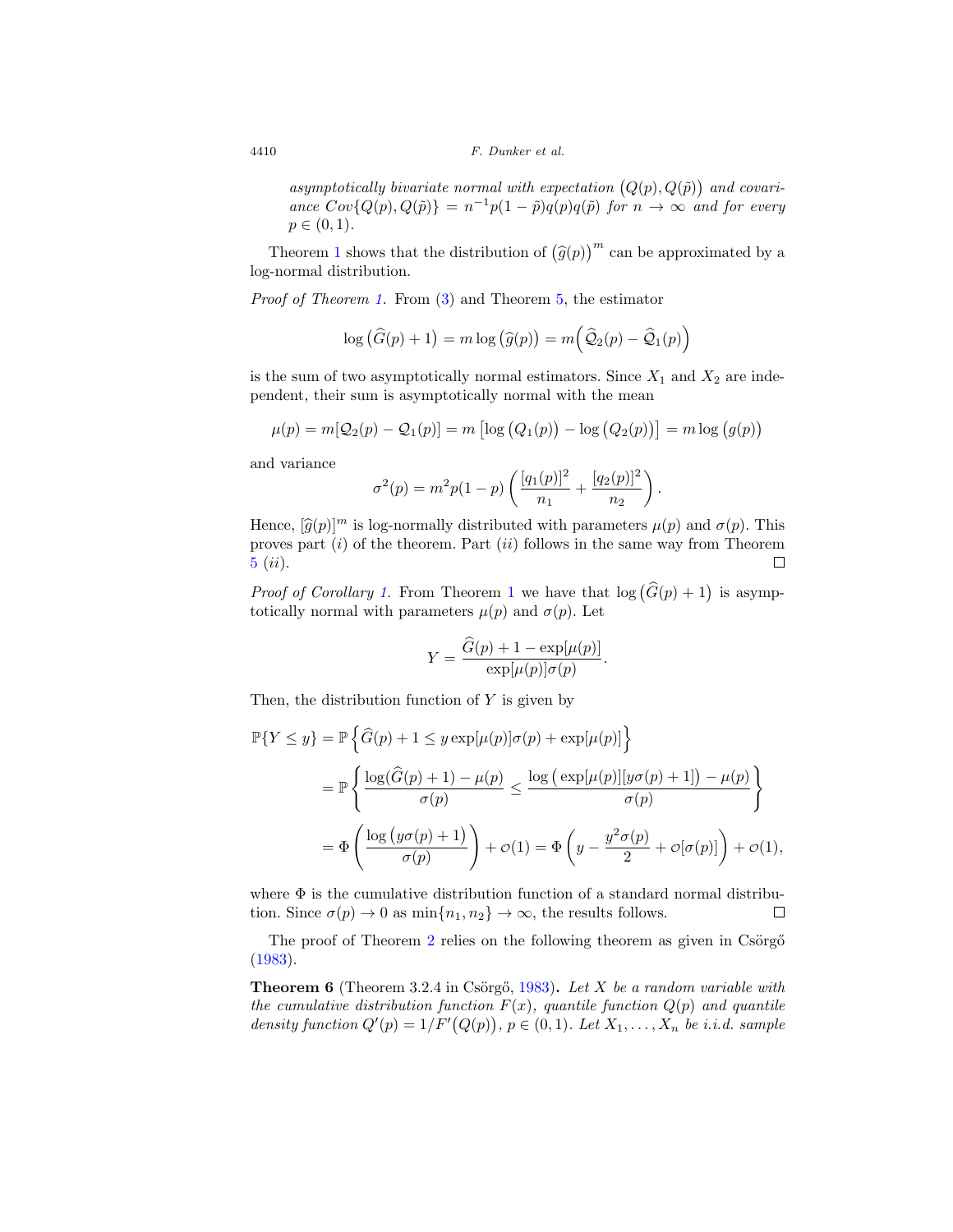of X and  $\widehat{Q}(p)$  be the empirical quantile function as given in [\(1\)](#page-4-3). Under Assump-tion [2](#page-6-0) with  $X = X_1 = X_2$  there exists a Brownian bridge  $\{B_n(p); 0 \leq p \leq 1\}$ such that

$$
\sup_{p \in [\delta_n, 1 - \delta_n]} \left| \frac{\widehat{Q}(p) - Q(p)}{Q'(p)/\sqrt{n}} - B_n(p) \right| \stackrel{a.s.}{=} \mathcal{O}\left(n^{-1/2} \log(n)\right)
$$

with  $\delta_n = 25n^{-1} \log \log(n)$ . If in addition Assumption [3](#page-6-1) (i) holds, there exists a Brownian bridge  ${B_n(p); 0 \le p \le 1}$  such that

$$
\sup_{p\in[0,1]}\left|\frac{\widehat{Q}(p)-Q(p)}{Q'(p)/\sqrt{n}}-B_n(p)\right|\stackrel{a.s.}{=}\mathcal{O}\left(n^{-1/2}\log(n)\right).
$$

If Assumptions [2](#page-6-0) and [3](#page-6-1) (ii) hold, there exists a Brownian bridge  ${B_n(p); 0 \leq \text{ }}$  $p \leq 1$ } such that

$$
\sup_{p\in(0,1)} \left| \frac{\widehat{Q}(p) - Q(p)}{Q'(p)/\sqrt{n}} - B_n(p) \right|
$$
\n
$$
\stackrel{a.s.}{=} \begin{cases} \mathcal{O}\big(n^{-1/2} \log(n)\big) & \text{if } \gamma < 2 \\ \mathcal{O}\big(n^{-1/2} [\log \log(n)]^\gamma [\log(n)]^{(1+\varepsilon)(\gamma-1)}\big) & \text{if } \gamma \ge 2 \end{cases} (10)
$$

for arbitrary  $\varepsilon > 0$ .

 $\mathcal{L}$ 

Proof of Theorem [2.](#page-7-0) According to Theorem [6](#page-19-0) there exist family of Brownian bridges  $B_{n_1}$  and  $B_{n_2}$  such that for  $j = 1, 2$ 

$$
\sup_{p \in [\delta_{n_j}, 1 - \delta_{n_j}]} \left| \frac{\widehat{\mathcal{Q}}_j(p) - \mathcal{Q}_j(p)}{q_j(p)/\sqrt{n_j}} - B_{n_j}(p) \right| \stackrel{a.s.}{=} \mathcal{O}\left(n_j^{-1/2} \log(n_j)\right).
$$

This entails

$$
\sup_{p \in [\delta_{n_1}, 1 - \delta_{n_1}]} \left| \sqrt{\frac{s^2 n_2}{n_1 + s^2 n_2}} \left( \frac{\hat{Q}_1(p) - Q_1(p)}{q_1(p)/\sqrt{n_1}} - B_{n_1}(p) \right) \right|
$$
  

$$
\stackrel{a.s.}{=} \mathcal{O}\left(\sqrt{\frac{n_2}{n_1(n_1 + n_2)}} \log(n_1)\right)
$$

and

$$
\sup_{p \in [\delta_{n_2}, 1 - \delta_{n_2}]} \left| \sqrt{\frac{n_1}{n_1 + s^2 n_2}} \left( \frac{\hat{Q}_2(p) - Q_2(p)}{q_2(p)/\sqrt{n_2}} - B_{n_2}(p) \right) \right|
$$
  

$$
\stackrel{a.s.}{=} \mathcal{O}\left(\sqrt{\frac{n_1}{n_2(n_1 + n_2)}} \log(n_2)\right).
$$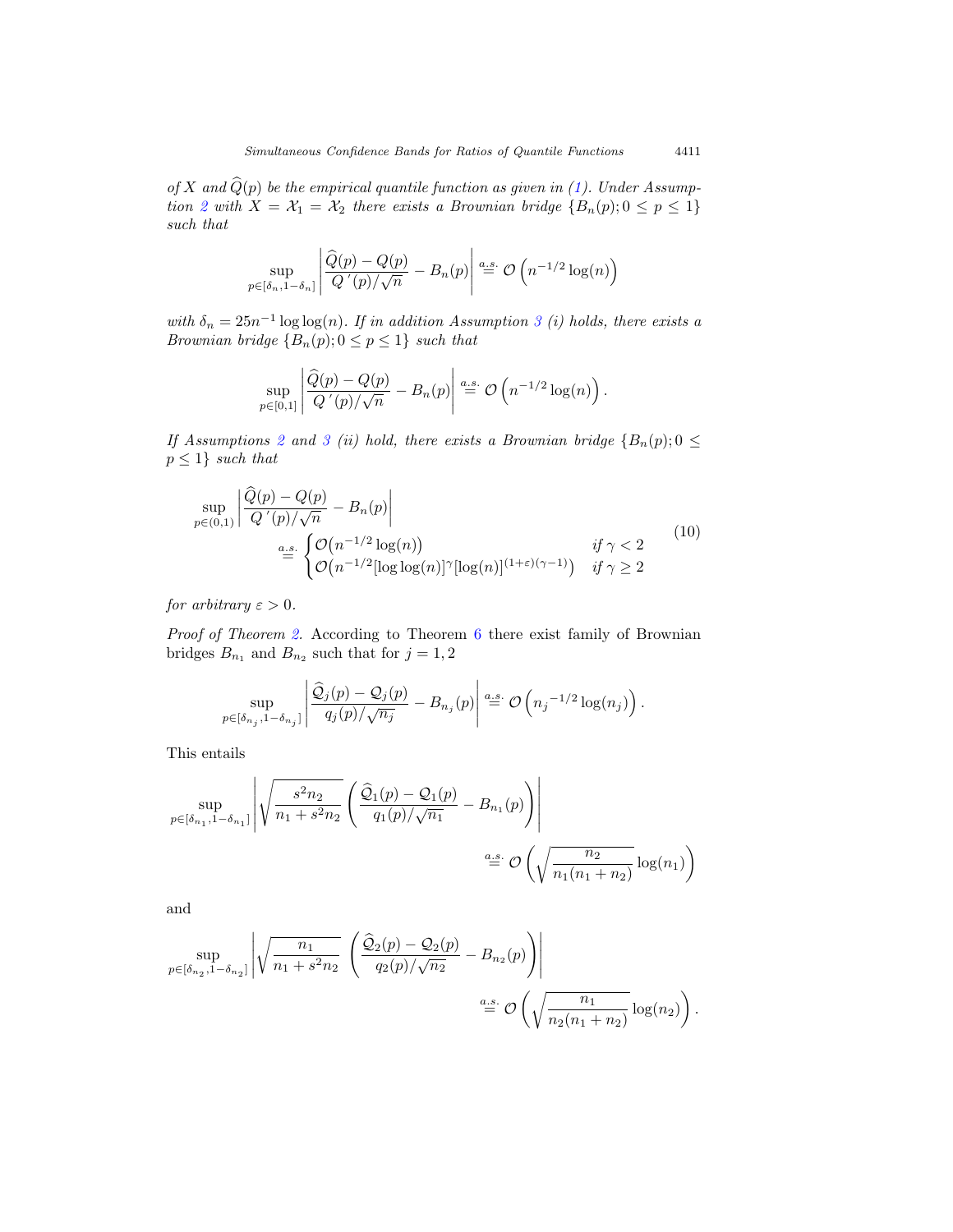The triangular inequality implies together with  $n = \min\{n_1, n_2\}$ 

$$
\sup_{p\in[\delta_n,1-\delta_n]}\left|\sqrt{\frac{n_1n_2}{n_1+s^2n_2}}\left(s\ \frac{\widehat{\mathcal{Q}}_1(p)-\mathcal{Q}_1(p)}{q_1(p)}-\frac{\widehat{\mathcal{Q}}_2(p)-\mathcal{Q}_2(p)}{q_2(p)}\right)-B_{n_1,n_2}(p)\right|_{\substack{a.s.\\ \equiv\ \mathcal{O}\left(n^{-1/2}\log(n)\right),
$$

where

$$
B_{n_1,n_2}(p) = \sqrt{\frac{s^2 n_2}{n_1 + s^2 n_2}} B_{n_1}(p) - \sqrt{\frac{n_1}{n_1 + s^2 n_2}} B_{n_2}(p).
$$

By the independence of  $B_{n_1}$  and  $B_{n_2}$  it follows that  $B_{n_1,n_2}$  is a Brownian bridge as well. The other parts of the theorem are proved in the same way.  $\Box$ 

*Proof of equation* [\(5\)](#page-8-1). Assumption [4](#page-8-0) states that  $q_1(p) = s q_2(p)$ , which is equivalent to  $f_2\{\mathcal{Q}_2(p)\}=s f_1\{\mathcal{Q}_1(p)\}\.$  Function  $f_j\{\mathcal{Q}_j(p)\}\.$  is known as the density quantile function. This function is positive on its support [0, 1]. However, this is not a valid density function, since it does not integrate to 1. Indeed, making a variable change  $\mathcal{Q}_j(p) = x$  implies

$$
\alpha_j = \int_0^1 f_j\{\mathcal{Q}_j(p)\} dp = \int_{-\infty}^\infty \{f_j(x)\}^2 dx, \ \ j = 1, 2.
$$

Therefore,  $f_2\{\mathcal{Q}_2(p)\}=s f_1\{\mathcal{Q}_1(p)\}\$ if and only if  $s=\alpha_2/\alpha_1$ .

Proof of Lemma [1.](#page-9-1) Following the proof of Theorem [2,](#page-7-0) it is easy to see that

$$
\sqrt{\frac{n_1 n_2}{n_1 + s^2 n_2}} \left( \frac{\hat{Q}_1(p) - \mathcal{Q}_1(p)}{q_1(p)/s} + \frac{\hat{Q}_2(p) - \mathcal{Q}_2(p)}{q_2(p)} \right)
$$

.

 $\Box$ 

 $\text{in } D_{n_1,n_2}^*(p; s)-D_{n_1,n_2}(p; s)$  converges uniformly to a Brownian bridge. Applying the law of iterated logarithm for weighted quantile processes (Theorem 1 and Remark 3 in Einmahl and Mason, [1988](#page-23-11)) with weight function  $[p(1-p)]^{\nu}$  yields the lemma.  $\Box$ 

# *A.2. Proofs of Section [3](#page-9-0)*

Proof of Theorem [3.](#page-10-2) The result follows from the Consequence 4.1.2 on p. 34 of Csörgő  $(1983)$ , Theorem [2](#page-7-0) and Lemma [1.](#page-9-1) 口

*Proof of Theorem [4.](#page-11-1)* From Corollary 1 in (Csörgő and Révész, [1984\)](#page-23-9) we can get under Assumptions [1](#page-5-0) and [2](#page-6-0) that

$$
\sup_{p \in [\varepsilon_n, 1 - \varepsilon_n]} \left| \widehat{\mathcal{Q}}_j \left( p + \frac{c_\alpha}{\sqrt{n_j}} \right) - \mathcal{Q}_j(p) - c_\alpha - B_{n_j}(p) \right| \stackrel{a.s.}{=} \mathcal{O}_p(1)
$$

and

$$
\sup_{p \in [\varepsilon_n, 1 - \varepsilon_n]} \left| \widehat{\mathcal{Q}}_j \left( p - \frac{c_\alpha}{\sqrt{n_j}} \right) - \mathcal{Q}_j(p) + c_\alpha - B_{n_j}(p) \right| \stackrel{a.s.}{=} \mathcal{O}_p(1)
$$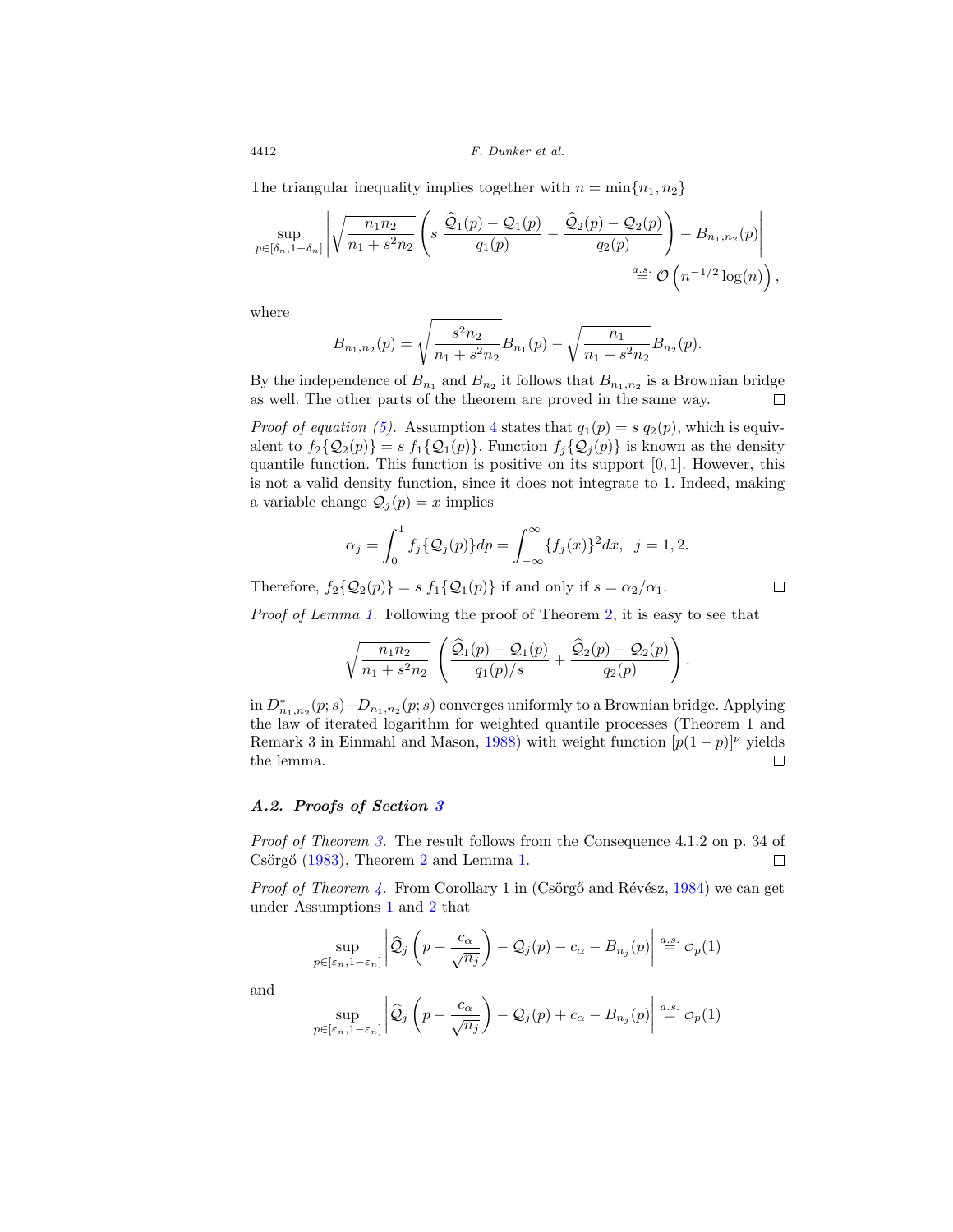for  $j = 1, 2, \varepsilon_n = n^{\delta - 1/2}, \delta \in (0, 1/2)$ . With this,

$$
\lim_{n_1, n_2 \to \infty} \mathbb{P} \Biggl\{ \widehat{\mathcal{Q}}_2 \left( p - \frac{c_{\alpha}}{\sqrt{2n_2}} \right) - \widehat{\mathcal{Q}}_1 \left( p + \frac{c_{\alpha}}{\sqrt{2n_1}} \right) \leq \mathcal{Q}_2(p) - \mathcal{Q}_1(p)
$$
\n
$$
\leq \widehat{\mathcal{Q}}_2 \left( p + \frac{c_{\alpha}}{\sqrt{2n_2}} \right) - \widehat{\mathcal{Q}}_1 \left( p - \frac{c_{\alpha}}{\sqrt{2n_1}} \right); \ \varepsilon_n \leq p \leq 1 - \varepsilon_n \Biggr\}
$$
\n
$$
= P \Biggl\{ \sup_{p \in [0,1]} |B_{1,n_1}(p) + B_{2,n_2}(p)| \leq \sqrt{2}c_{\alpha} \Biggr\}.
$$

From the independence on Brownian bridges for  $j = 1$  and  $j = 2$  follows

$$
P\left\{\sup_{p\in[0,1]}|B_{1,n_1}(p)+B_{2,n_2}(p)|\leq \sqrt{2}c_{\alpha}\right\} = P\left\{\sup_{p\in[0,1]}|\sqrt{2}B(p)|\leq \sqrt{2}c_{\alpha}\right\}
$$

$$
= P\left\{\sup_{p\in[0,1]}|B(p)|\leq c_{\alpha}\right\}
$$

for some Brownian bridge B.

$$
\Box
$$

#### **Acknowledgments**

The authors acknowledge support by the Ministry of Education and Cultural Affairs of Lower Saxony in the project Reducing Poverty Risk. We also thank Gordon Schücker for translating the World Bank algorithm for GIC confidence intervals from Stata to R.

## **References**

- <span id="page-22-4"></span>Bourguignon, F. (2011). Non-anonymous growth incidence curves, income mobility and social welfare dominance. The Journal of Economic Inequality,  $9(4):605-627.$
- <span id="page-22-3"></span>Cantelli, F. P. (1933). Sulla determinazione empirica delle leggi di probabilita. Giorn. Ist. Ital. Attuari, 4(2):421–424.
- <span id="page-22-1"></span>Cheng, C. (1995a). The bernstein polynomial estimator of a smooth quantile function. Statistics & Probability Letters, 24(4):321-330. [MR1353890](http://www.ams.org/mathscinet-getitem?mr=1353890)
- <span id="page-22-2"></span>Cheng, C. (1995b). Uniform consistency of generalized kernel estimators of quantile density. Ann. Statist., 23(6):2285–2291. [MR1389875](http://www.ams.org/mathscinet-getitem?mr=1389875)
- <span id="page-22-5"></span>Cheng, C. and Parzen, E. (1997). Unified estimators of smooth quantile and quantile density functions. J. Statist. Plann. Inference, 59(2):291–307. [MR1450503](http://www.ams.org/mathscinet-getitem?mr=1450503)
- <span id="page-22-0"></span>Cheng, C. and Wu, J. (2010). Interval estimation of quantile ratios applied to anti-cancer drug screening by xenograft experiments. Stat. Med., 29(26):2669– 2678. [MR2757014](http://www.ams.org/mathscinet-getitem?mr=2757014)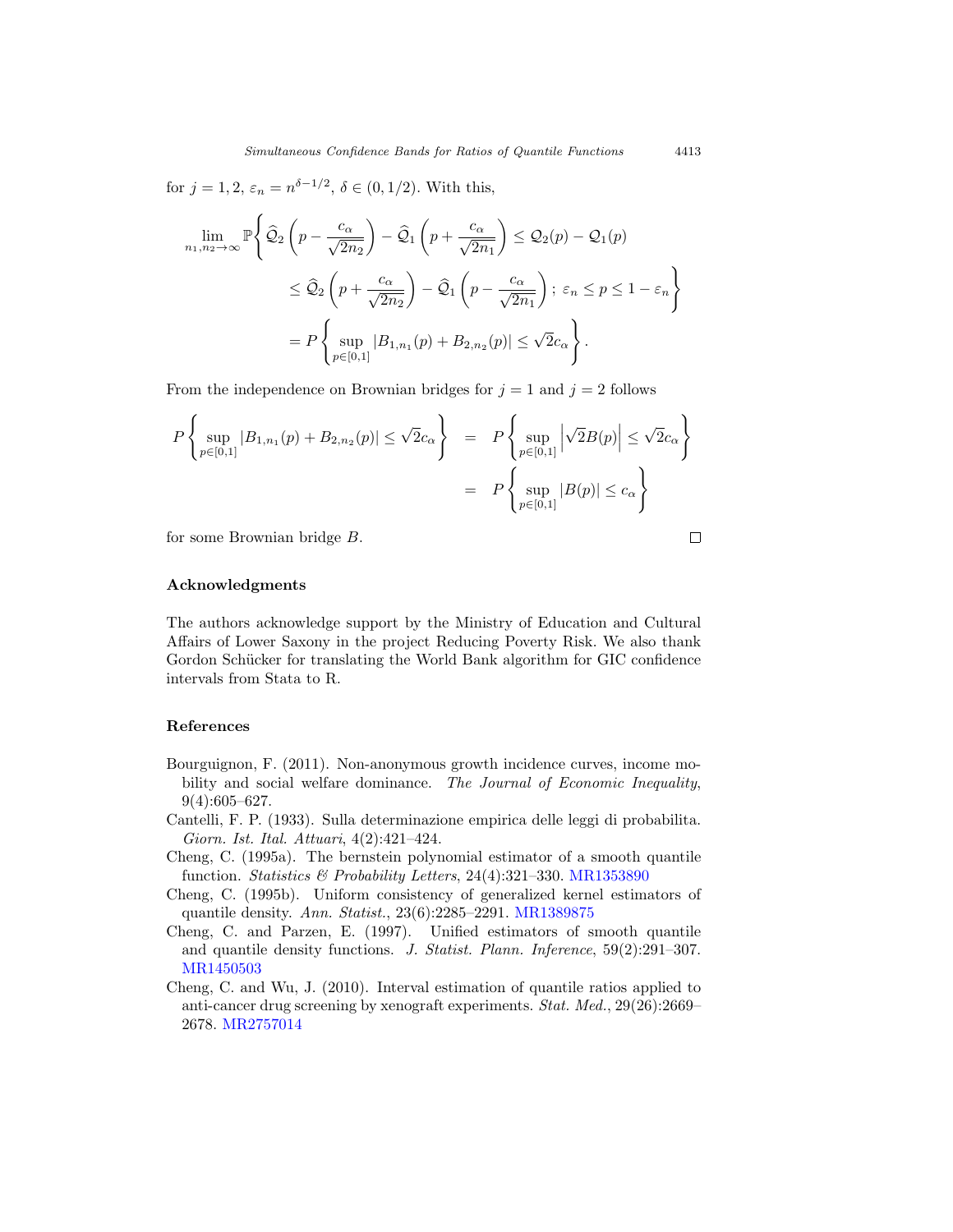- <span id="page-23-16"></span>Chesneau, C., Dewan, I., and Doosti, H. (2016). Nonparametric estimation of a quantile density function by wavelet methods. Computational Statistics and Data Analysis, 94:161–174. [MR3412817](http://www.ams.org/mathscinet-getitem?mr=3412817)
- <span id="page-23-17"></span>Cramér, H. (1946). Mathematical Methods of Statistics. Princeton Mathematical Series, vol. 9. Princeton University Press, Princeton, N. J. [MR0016588](http://www.ams.org/mathscinet-getitem?mr=0016588)
- <span id="page-23-10"></span>Csörgő, M. (1983). Quantile processes with statistical applications, volume 42 of CBMS-NSF Regional Conference Series in Applied Mathematics. Society for Industrial and Applied Mathematics (SIAM), Philadelphia, PA. [MR0745130](http://www.ams.org/mathscinet-getitem?mr=0745130)
- <span id="page-23-14"></span>Csörgő, M., Horváth, L., and Deheuvels, P.  $(1991)$ . Estimating the quantiledensity function. In Roussas, G., editor, Nonparametric Functional Estimation and Related Topics, pages 213–223. Springer Netherlands, Dordrecht. [MR1154330](http://www.ams.org/mathscinet-getitem?mr=1154330)
- <span id="page-23-8"></span>Csörgő, M. and Révész, P. (1978). Strong approximations of the quantile process. Ann. Statist., 6(4):882–894. [MR0501290](http://www.ams.org/mathscinet-getitem?mr=0501290)
- <span id="page-23-9"></span>Csörgő, M. and Révész, P. (1984). Two approaches to constructing simultaneous confidence bounds for quantiles. Probab. Math. Statist., 4(2):221–236. [MR0792787](http://www.ams.org/mathscinet-getitem?mr=0792787)
- <span id="page-23-5"></span>Doksum, K. (1974). Empirical probability plots and statistical inference for non-linear models in the two-sample case. Ann. Statist., 2(2):267–277. [MR0356350](http://www.ams.org/mathscinet-getitem?mr=0356350)
- <span id="page-23-0"></span>Dominici, F., Cope, L., Naiman, D. Q., and Zeger, S. L. (2005). Smooth quantile ratio estimation. Biometrika, 92(3):543. [MR2202645](http://www.ams.org/mathscinet-getitem?mr=2202645)
- <span id="page-23-1"></span>Dominici, F. and Zeger, S. L. (2005). Smooth quantile ratio estimation with regression: estimating medical expenditures for smoking-attributable diseases. Biostatistics, 6(4):505.
- <span id="page-23-13"></span>Dominici, F., Zeger, S. L., Parmigiani, G., Katz, J., and Christian, P. (2006). Estimating percentile-specific treatment effects in counterfactual models: a case-study of micronutrient supplementation, birth weight and infant mortality. JRSS (C), 55:261–280. [MR2226548](http://www.ams.org/mathscinet-getitem?mr=2226548)
- <span id="page-23-7"></span>Donsker, M. D. (1952). Justification and extension of Doob's heuristic approach to the Komogorov-Smirnov theorems. Ann. Math. Statistics, 23:277– 281. [MR0047288](http://www.ams.org/mathscinet-getitem?mr=0047288)
- <span id="page-23-11"></span>Einmahl, J. H. J. and Mason, D. M. (1988). Strong limit theorems for weighted quantile processes. Ann. Probab., 16(4):1623–1643. [MR0958207](http://www.ams.org/mathscinet-getitem?mr=0958207)
- <span id="page-23-6"></span>Glivenko, V. (1933). Sulla determinazione empirica della legge di probabilita. Giorn. Ist. Ital. Attuari, 4(2):92–99.
- <span id="page-23-12"></span>Grimm, M. (2007). Removing the anonymity axiom in assessing pro-poor growth. The Journal of Economic Inequality, 5(2):179–197.
- <span id="page-23-2"></span>Grosse, M., Harttgen, K., and Klasen, S. (2008). Measuring pro-poor growth in non-income dimensions. *World Development*,  $36(6):1021-1047$ .
- <span id="page-23-3"></span>Harrell, F. and Davis, C. (1982). A new distribution-free quantile estimator. Biometrika, 69:635–640. [MR0695209](http://www.ams.org/mathscinet-getitem?mr=0695209)
- <span id="page-23-15"></span>Jones, M. C. (1992). Estimating densities, quantiles, quantile densities and density quantiles. Annals of the Institute of Statistical Mathematics, 44(4):721– 727.
- <span id="page-23-4"></span>Kaigh, W. and Lachenbruch, P. (1982). A generalized quantile estimator. *Stat.* Probabil. Lett., 11:2217–2238. [MR0677013](http://www.ams.org/mathscinet-getitem?mr=0677013)